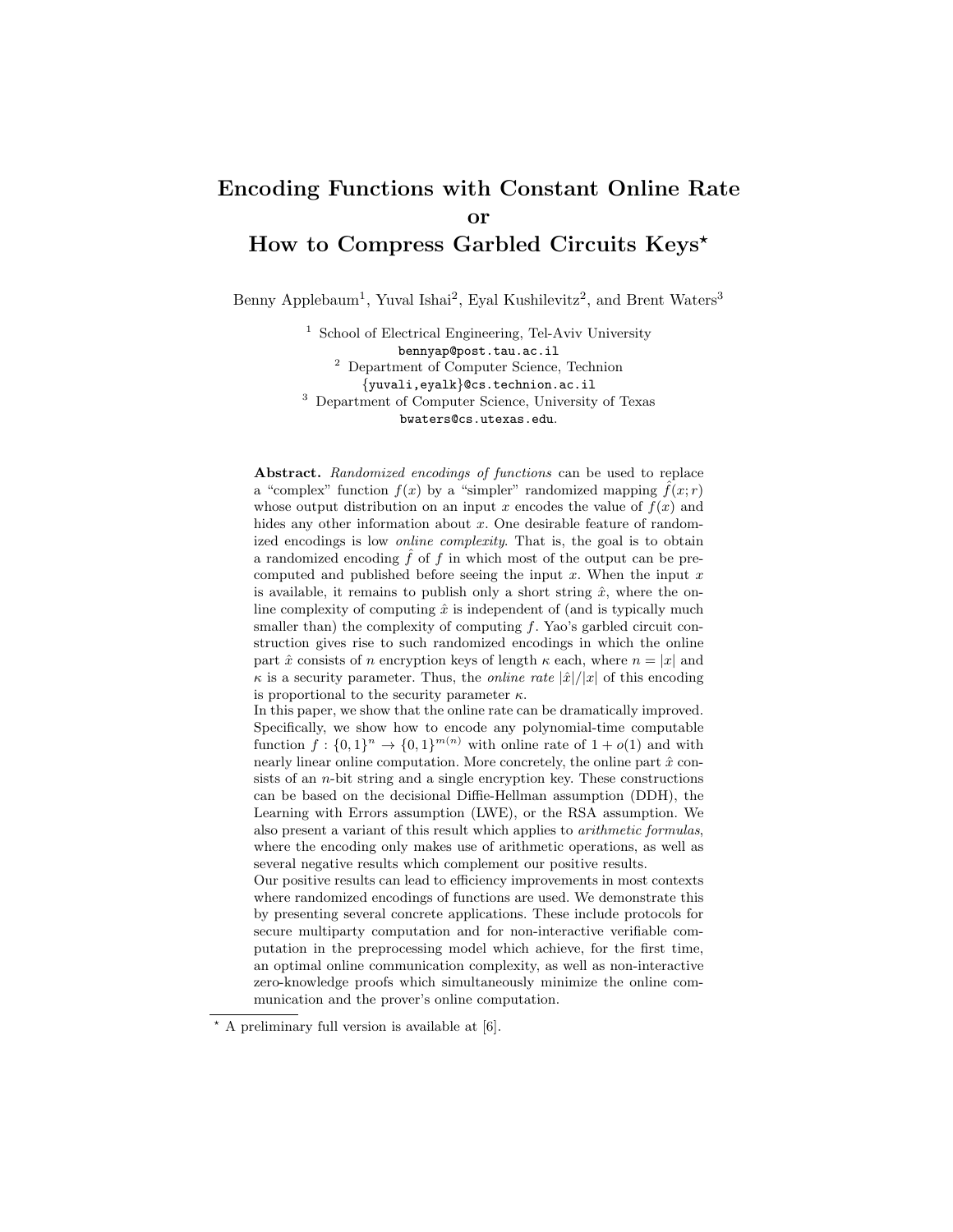## 1 Introduction

Suppose that we want to perform some cryptographic task which involves computation and communication on  $n$ -bit data. In many scenarios, it is beneficial to minimize the online complexity (i.e., the resources spent after seeing the data) and shift the expensive computation and communication to an offline phase. This setting has been extensively studied in many contexts including signatures [17, 40], verifiable computation (delegation) [19, 4, 14], and secure computation [8, 32, 11, 15, 31]. The goal of the present paper is to further explore the question of minimizing the online complexity of cryptography.

Let us first consider the following concrete example from [5]. Imagine a scenario of sending a weak device U to the field in order to perform some expensive computation f on sensitive data x. The computation is too complex for  $U$  to quickly perform it on its own and, since the input  $x$  is sensitive,  $U$  cannot just send the entire input out. Ideally, we would like to have a non-interactive solution of the following form: In an offline phase, before sent to the field, U picks a short random secret key sk and publishes a (potentially long) related public key pk. Once it observes the input  $x$ , the device  $U$  applies some cheap computation to sk and x and sends out the result  $\hat{x}$ , a short "encrypted" version of x. The rest of the world should be able, at this point, to recover  $f(x)$  and nothing else.

Abstracting the above, the computation of  $U$  can be described as a randomized function  $\hat{f}$  :  $(x;$ sk $) \mapsto (p, \hat{x})$  that encodes the value  $f(x)$  in the sense that  $(\mathsf{pk}, \hat{x})$  reveals  $f(x)$  but nothing else. Using the terminology of [3], the function  $\hat{f}$  is referred to as a *randomized encoding* (RE) of  $f$ . The general motivation for using REs is the hope to make  $f$  in some sense "simpler" than  $f$ , where different applications dictate different notions of simplicity. The earliest uses of REs in cryptography were in the area of secure computation [42, 34, 18, 30]. Along the years, REs have found a diverse range of other applications to problems such as computing on encrypted data [39, 13], parallel cryptography [3, 2], verifiable computation [19, 4], software protection [25, 27, 9], functional encryption [38, 26], key-dependent message security  $[7, 1, 10]$ , and others. We refer the reader to  $[10]$ for a finer-grained treatment of REs under the term "garbling schemes".

In the online/offline setting considered here, we would like to minimize the online computation and communication resources required for computing and distributing  $\hat{x}$ . That is, we would like the online time complexity of computing  $\hat{x}$  to be much smaller than the time required for computing f, and the length of  $\hat{x}$  to be not much bigger than that of x.

The best known general constructions of online-efficient REs are based on Yao's garbled circuit technique [42]. In this case, the output of  $f(x)$  is encoded by an offline part pk which consists of a big "garbled circuit" and an online part  $\hat{x}$  which consists of n keys  $K_1, \ldots, K_n$  of size  $\kappa$  each, where n is the bitlength of x and  $\kappa$  is a security parameter. (Under a standard asymptotic security convention in which  $n$  serves both as an input length parameter and a security parameter,  $\kappa$  can be thought of as  $n^{\varepsilon}$ , for some small constant  $\varepsilon > 0$ .) Each key  $K_i$  is selected from a pair of keys  $(K_{i,0}, K_{i,1})$  according to the *i*-th input bit  $x_i$ . Hence, the online computation and communication complexity are both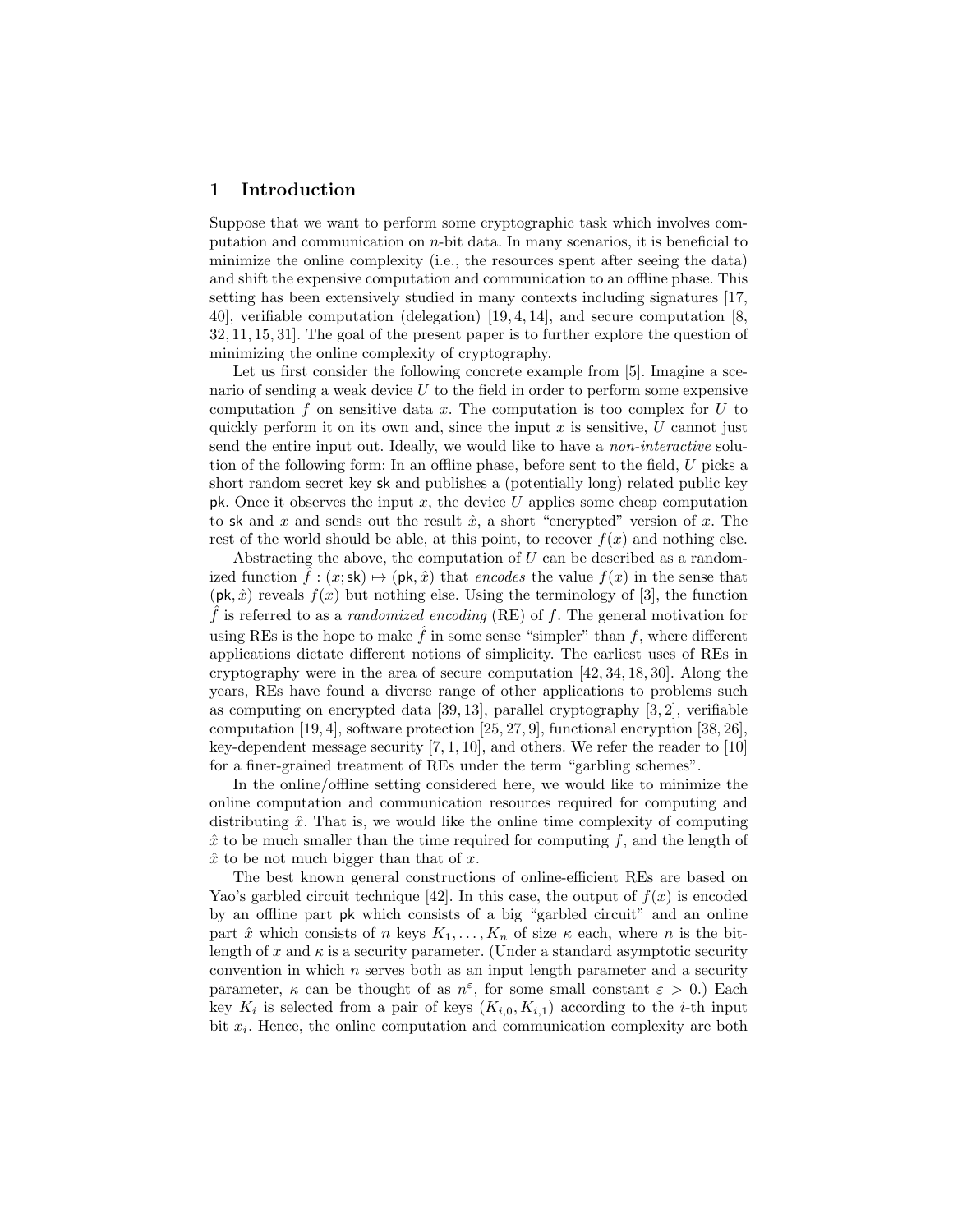$O(n\kappa)$ . An appealing feature is that the online computation complexity is nearly linear in the input length, independently of the complexity of f. However, an undesirable feature is that the *online rate* of the construction  $-$  i.e., the ratio between the bit-length of  $\hat{x}$  and the bit length of  $x$  — grows linearly with the security parameter  $\kappa$ . Hence, we ask:

Is it possible to obtain a *constant* online rate or even rate of  $1+o(1)$  (e.g.,  $|\hat{x}| = n + \text{poly}(\kappa)$  while keeping the online computation independent of the complexity of  $f$ ?

## 1.1 Our Contribution

We answer the above question in the affirmative by constructing, under a variety of standard intractability assumptions, an online-efficient RE with rate  $1 + o(1)$ for every polynomial-time computable function.

Theorem 1. (Informal) Under the Decisional Diffie-Hellman Assumption (DDH), the RSA Assumption, or the Learning-with-Errors Assumption (LWE), every polynomial-time computable function  $f: \{0,1\}^n \rightarrow \{0,1\}^{m(n)}$  admits an RE with online rate  $1 + o(1)$  and with  $O(n^{1+\epsilon})$  online computation, for any  $\epsilon > 0$ .

In more concrete terms, our constructions efficiently compile any boolean circuit  $C$  into a corresponding RE with succinct and efficiently computable online part. These constructions can be viewed as analogues of the garbled circuit construction in which the  $n$  keys determined by  $x$  are compressed into a shorter string  $\hat{x}$  whose length is very close to that of x. This comes at the cost of a slight increase in the online computation complexity, which still remains nearly linear in n. An additional (related) difference is that in contrast to the standard garbled circuit construction, where each bit of  $\hat{x}$  depends only on a single bit of  $x$ , in our constructions there are bits of  $\hat{x}$  which depend on many bits of x. We prove that this is inherent for REs with constant or even logarithmic online rate. In particular, it is impossible to obtain a direct generalization of the garbled circuit construction in which each input bit  $x_i$  selects between a pair of keys  $(K_{i,0}, K_{i,1})$ which have constant size.

The DDH and LWE based constructions are affine in the sense that after the private randomness is fixed in the offline phase, the remaining computation can be described as an affine function of the inputs x (over some ring R, e.g.,  $R = \mathbb{Z}_p$ ) where  $p$  is the size of a DDH group). This captures a strong form of algebraic simplicity which is useful for some of the motivating applications (e.g., secure computation).

Motivated by the concrete efficiency of encoding arithmetic computations, we also present an LWE-based arithmetic variant of the above result that applies to arithmetic formulas (i.e., circuits of fan-out 1) over large finite fields, where the encoding is restricted to applying arithmetic operations to the inputs. Specifically, we obtain an affine randomized encoding (ARE, for short) with optimal online rate (i.e.,  $1+o(1)$ ) for arithmetic mod-p formulas, assuming that elements of  $\mathbb{Z}_p$  can be viewed as elements of  $\mathbb{Z}_q$  for some  $q \gg p$ . If we insist on working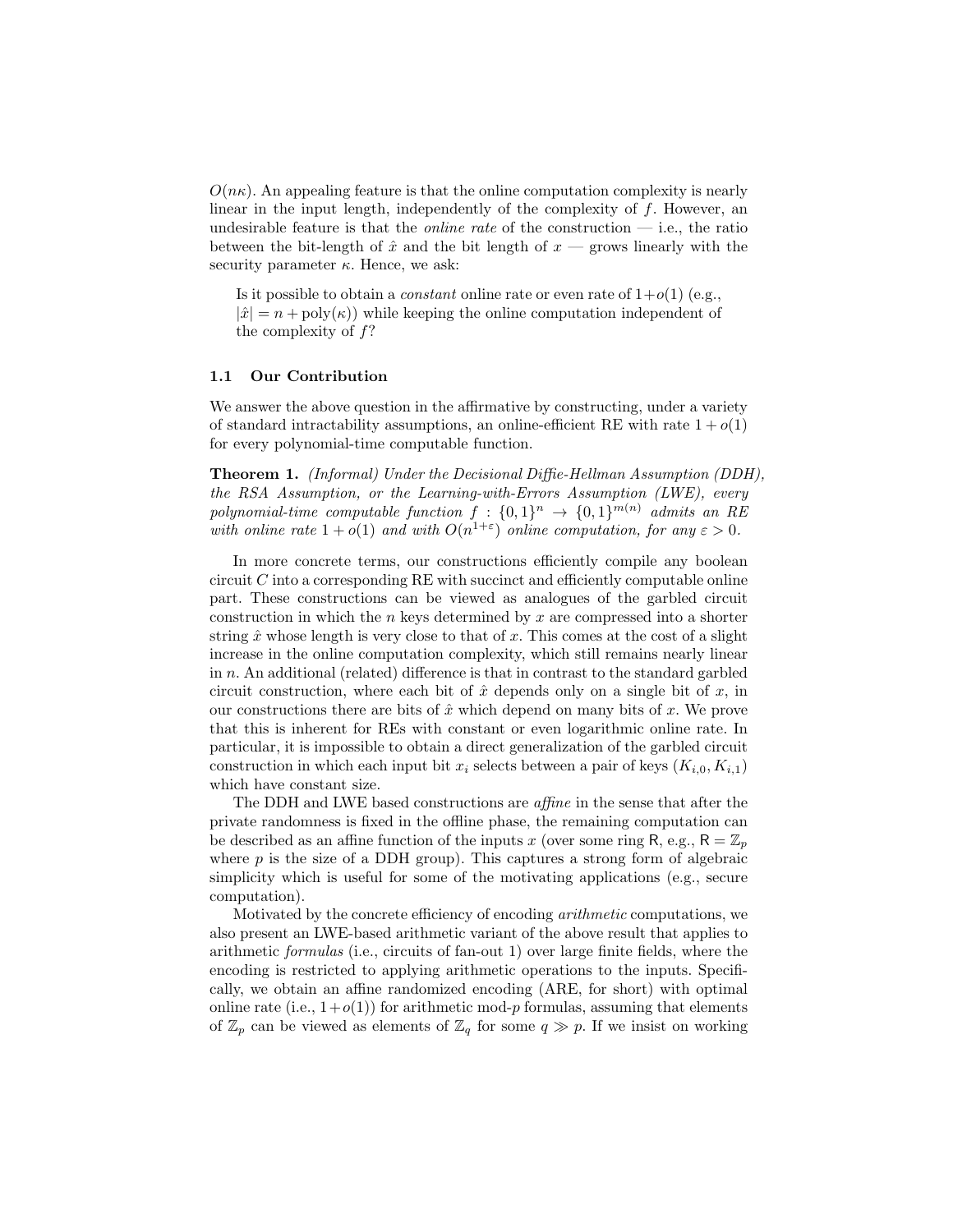in the more restricted model of [5], where the encoding should be affine over the integers, then we get a constant-rate encoding.

It should be mentioned that the online computational overhead of our constructions is still polynomial in the security parameter. Whether this overhead can be improved remains an interesting open question.

Lower bounds. We further explore the complexity of REs in the online/offline setting by proving several lower bounds on the online and offline rate of REs which complement our positive results. Among other results, we study the minimal achievable online rate. The online rate is clearly lower-bounded by 1 for some functions with long outputs (this is the case, for instance, for the identity function). This leaves open the possibility of achieving a strictly better rate for boolean functions. We show that even in the case of boolean functions, the online rate of affine REs (satisfying the algebraic simplicity condition discussed above) cannot generally be smaller than 1. Thus, achieving rate  $1 + o(1)$  is essentially optimal for affine REs. While we cannot unconditionally prove a similar result for non-affine REs with, say, quadratic online computation, such a negative result follows from the conjecture that for any  $c > c'$ , an input for a time- $(n<sup>c</sup>)$  computation cannot generally be "compressed" by a time- $(n^{c'})$  algorithm into a shorter string which contains sufficient information to recover the output. See [29, 16] for related conjectures.

Adaptive security. Informally, an offline/online RE is adaptively secure if  $\hat{f}(x; r)$  =  $(\mathsf{pk}, \hat{x})$  remains private even if the online input x is adaptively chosen based on the offline part of the encoding, pk. Similarly to all other known implementations of garbled circuits with short keys, our constructions cannot be proved to satisfy this stronger notion of security unless analyzed in the (programmable) random oracle model. We prove that this is inherent to some extent: in any RE whose adaptive security holds in the plain model, the length of the online part  $\hat{x}$  should grow with the output length of f. (This negative result is similar in spirit to negative results for non-committing encryption [37] or functional encryption [12].) In contrast, our constructions in the non-adaptive setting (or the adaptive setting with random oracles) have online rate of  $1+o(1)$ , independently of the output length of f. Adaptive security of garbled circuits has recently been considered in the work of Bellare et al. [9]. The above negative result partially settles a question left open by [9].

On concrete efficiency. In concrete terms, our offline/online REs reduce the online communication of Yao's garbled circuit construction by a factor of  $\kappa \approx 100$ at the expense of introducing "public-key" computations. This is not always a good tradeoff in practice. For instance, communicating 100 bits is typically less expensive than a single modular exponentiation. Luckily, our REs are also very cheap in online computation. For instance, the online encoding in the DDHbased construction involves at most one mod- $p$  *addition* per input bit, where  $p$  is the order of the DDH group. Since a mod- $p$  addition is typically much cheaper than the amortized cost of communicating a bit (let alone 100 bits),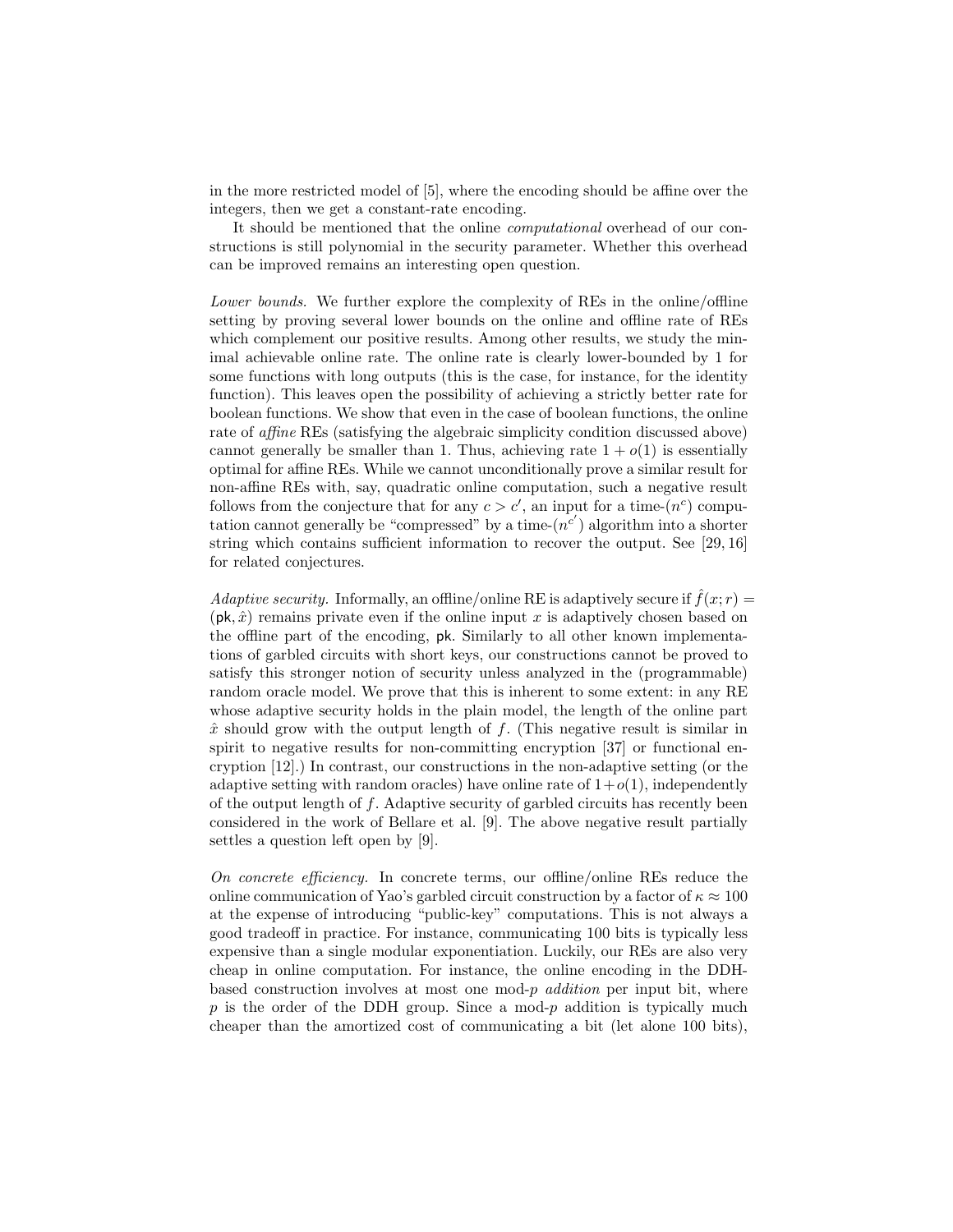we improve the overall concrete online complexity by roughly a factor of 100. This is contrasted with most applications of public-key cryptography towards improving communication complexity, where the additional computational cost outweighs the savings in communication (cf. [41]). While our REs do increase the complexity of the offline encoding and online decoding, the additional overhead is insignificant when the circuit complexity of  $f$  is much bigger than its input size. Thus, our offline/online REs seem to have a true practical potential in secure computation or delegation scenarios in which a weak client (who performs the offline and online encoding) interacts with a powerful server (who performs the online decoding).

## 1.2 Applications

Our positive results can lead to efficiency improvements in most contexts in which randomized encodings of functions are used. We focus on three representative applications.

Secure Multiparty Computation (MPC). In the online/offline model (or preprocessing model) for MPC, there are  $t$  players who wish to securely compute some fixed public function  $f$ . In the offline phase, before the inputs "arrive", the parties are allowed to invoke some (relatively expensive) protocol; later, in the online phase, the parties get their inputs and apply an online (hopefully cheap) protocol. The close connection of REs to MPC [30] allows to translate our results into highly efficient MPC protocols in the offline/online setting. In Section 5, we further extend and optimize these reductions (exploiting the affinity property and the information-theoretic techniques from [11]). This leads to general MPC protocols in which the online phase only requires each party to broadcast a message of the same length as its input along with a message of size  $poly(\kappa)$ , where  $\kappa$  is a security parameter. Again, this is information-theoretic optimal, and it beats, in terms of online communication complexity, all previously known results even in the simplest case of two semi-honest parties. We note, however, that our protocols do not offer provable security against malicious parties which adaptively choose their inputs based on the information they receive in the offline phase, except in the random oracle model or under nonstandard assumptions. See full version for further discussion.

It is instructive to compare the efficiency of our RE-based protocols to protocols which are based on fully homomorphic encryption (FHE). The following discussion is restricted to the preprocessing model, which does not seem to significantly improve the complexity of FHE-based protocols. In FHE based protocols (as well as all other general MPC protocols from the literature) the communication complexity grows at least linearly with the total input and output length  $n+m$ . In contrast, the online communication complexity of our protocol does not depend on the output length. This is particularly useful when securely computing functionalities that have a short online secret input (say, shares of a signature key) and a long output (say, signatures on many predetermined messages using the shared signature key). Furthermore, our protocols can be made completely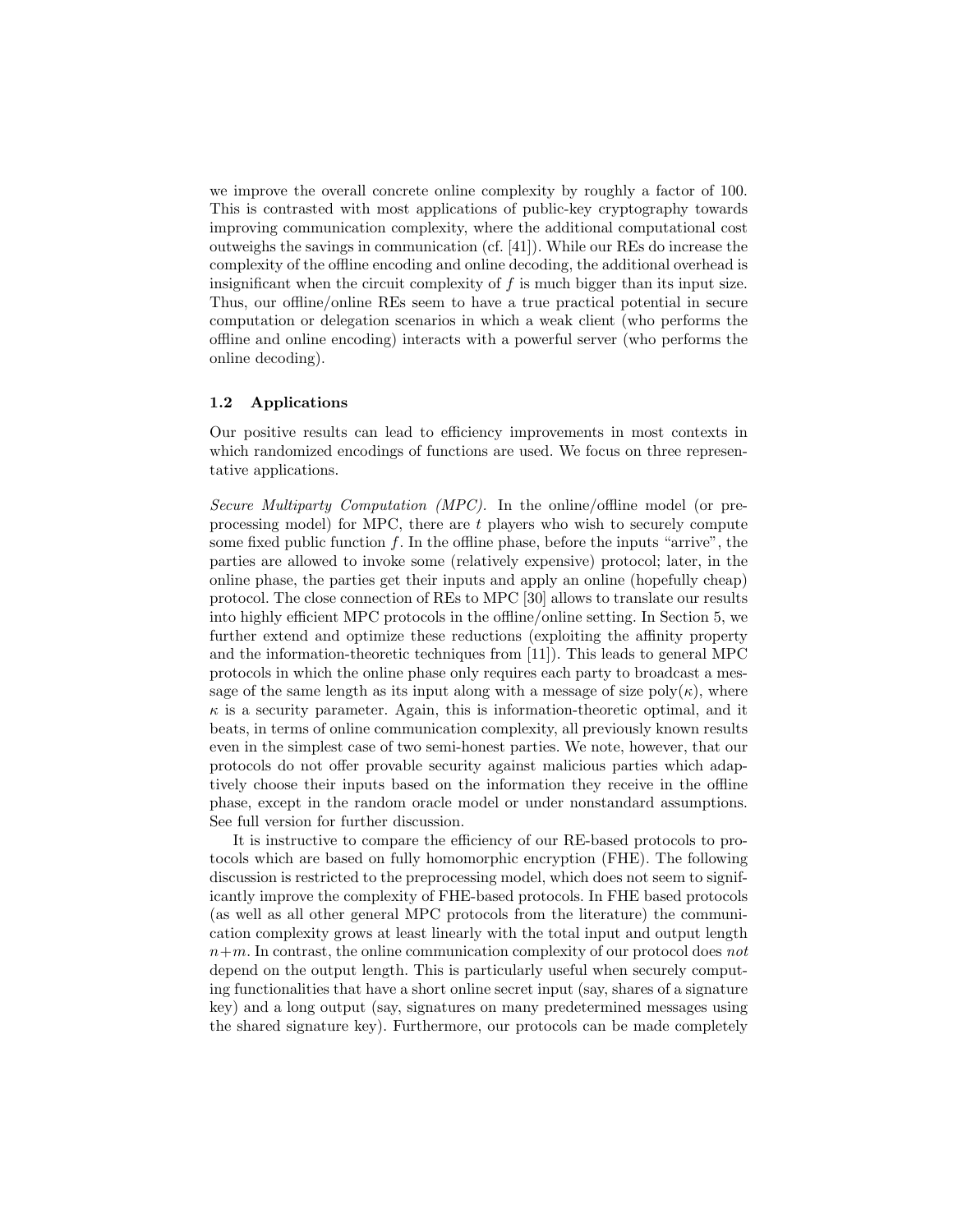non-interactive in certain scenarios, e.g., when part of the secret input is known offline and the online part is known in its entirety to one of the parties. This is impossible to get using  $FHE<sup>4</sup>$  On the other hand, our protocols are incomparable to FHE-based protocols in terms of their online computational complexity. In the case of computing a complex function  $f$  which takes inputs from Alice and Bob and delivers an output to Alice, our approach yields two-message protocols in which Bob's online computation is very efficient (nearly linear in its input), whereas FHE provides similar protocols in which Alice's computation is very efficient (quasilinear in the input and output). From a concrete efficiency point of view, the online phase of our protocols is much "lighter" (e.g., Bob only needs to add a subset of  $\mathbb{Z}_p$  elements corresponding to its input) and they can also be based on a wider variety of assumptions.

Verifiable Computation. In an online/offline protocol for verifiable computation  $(VC)$ , a computationally weak client with an input x delegates a complex computation f to an untrusted server in a two phase manner. In the offline phase the client sends to the server a possibly long and computationally expensive message  $pk$ , and at the online phase (when the input x arrives) the client sends a message  $\hat{x}$  to the server, and receives back the result of the computation y together with a certificate for correctness. This setting was studied in several works (e.g., [36, 25, 33, 19, 14, 4, 9]). Specifically, in [19] Yao's garbled circuit technique was used to achieve efficient VC in the online/offline model. (The security of the construction follows from standard assumptions only when the input  $x$  is picked by the client independently of  $pk$  [9].) This connection was generalized and optimized in [4]. By plugging our encodings in these protocols, we get communication optimal VC protocols, where the bit-length of the up-stream (online) message from the client to the server is  $n+\kappa$  and the bit-length of the down-stream message (from server to client) is  $m+\kappa$ , where n is the input length, m is the output length and  $\kappa$  is the security parameter. Information-theoretically,  $n + m$  bits are necessary even if the server is fully trusted. To the best of our knowledge, all previous protocols, including ones which are based on fully homomorphic encryption, have a multiplicative overhead of  $\kappa$ , either with respect to n or to m.

Non-Interactive Zero-Knowledge (NIZK). The complexity of NIZK has received much attention. The length of traditional NIZK proofs for NP grows linearly with the size of a circuit  $R(x, w)$  which verifies that w is a legal witness for the statement  $x \in L$ . Using FHE, these traditional NIZKs can be converted into ones whose length is only  $|w| + \text{poly}(\kappa)$  bits [20, 28]. The proof consists of an FHE encryption c of  $w$ , along with a traditional NIZK proving that the ciphertext resulting from evaluating the verification algorithm on c encrypts the result of a correct verification. Thus, the prover's computation grows linearly with the time required for verifying  $R(x, w)$ , which can be an arbitrary polynomial in  $|w|$ . Moreover, there seems to be no obvious way to reduce this computational cost

<sup>4</sup> Similarly, FHE does not yield a non-interactive solution to the motivating problem described in the beginning of the introduction.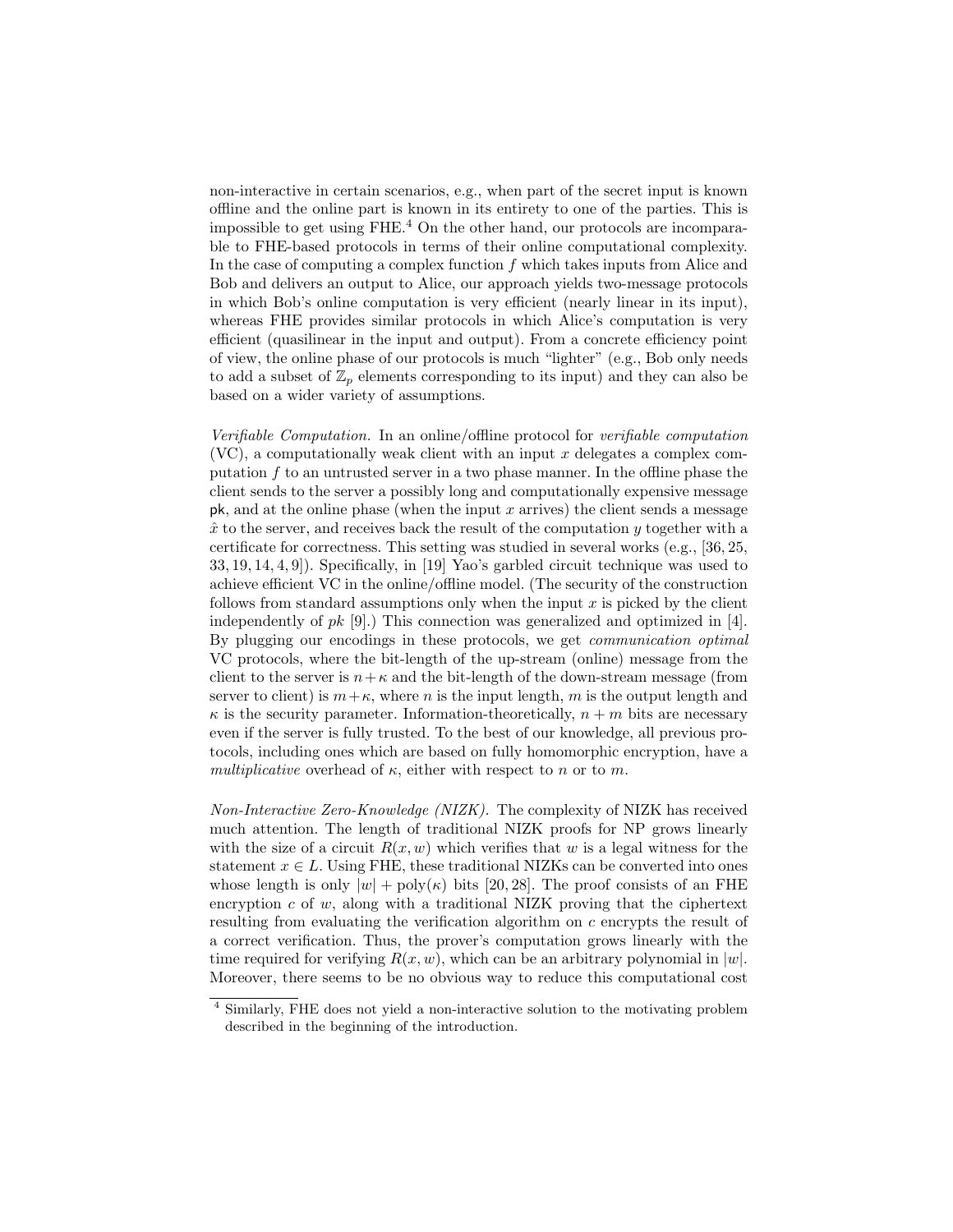using offline preprocessing. Our results yield offline/online NIZK proofs with online proof length of  $|w| + \text{poly}(\kappa)$  bits as before, but where the prover's online computation is nearly linear in  $|w| + |x|$ . This is done as follows. The common reference string of the NIZK defines a function  $f$  which maps  $w$  (along with a short seed which generates the prover's secret randomness) into a NIZK proof  $\pi$ . Applying our offline/online REs to this f yields the desired result. We note that while the length of NIZK *arguments* can be made sublinear in  $|w|$  (under nonstandard but plausible assumptions), breaking this barrier in the case of proofs seems highly unlikely [22].

### 1.3 Techniques

We briefly sketch some of the ideas used to prove Theorem 1. Our starting point is a standard garbled-circuit based encoding, such as the one from [2]. In the offline phase of this encoding, we garble the circuit  $f$  and prepare, for each input  $i$ , a pair of random secret keys  $(K_i^0, K_i^1)$ . In the online phase, for each  $i$ , we use the *i*-th bit of x to select a key  $K_i^{x_i}$  and output the selected keys. In order to reduce the online complexity of the encoding, we would like to have a compact way to reveal the selected keys. Let us consider the following "riddle" which is a slightly simpler version of this problem. In the offline phase, Alice has  $n$  vectors  $M_1, \ldots, M_n \in \{0,1\}^k$ . She is allowed to send Bob a long encrypted version of these vectors. Later, in the online phase, she receives a bit vector  $x \in \{0,1\}^n$ . Her goal is to let Bob learn only the vectors which are indexed by x, i.e.,  $\{M_i\}_{i:x_i=1}$ while sending only a single message of length  $O(n)$  bits (or even  $n + \kappa$  bits).<sup>5</sup>

Before solving the riddle, let us further reduce it to an algebraic version in which Alice wants to reveal a 0-1 linear combination of the vectors which are indexed by x. Observe that if we can solve the new riddle with respect to  $nk$ -bit vectors  $T = (T_1, \ldots, T_n)$ , then we can solve the original riddle with k-bit vectors  $(M_1, \ldots, M_n)$ . This is done by placing the  $M_i$ 's in the diagonal of T, i.e.,  $T_i$  is partitioned to k-size blocks with  $M_i$  in the *i*-th block and zero elsewhere. In this case, Tx simply "packs" the vectors  $\{M_i\}_{i:x_i=1}$ .

It turns out that the linear version of the riddle can be efficiently solved via the use of a symmetric-key encryption scheme with some (additive) homomorphic properties. Specifically, let  $(E, D)$  be a symmetric encryption scheme with both key homomorphism and message homomorphism as follows: A pair of ciphertexts  $E_k(x)$  and  $E_{k'}(x')$  can be mapped (without any knowledge of the secret keys) to a new cipheretxt of the form  $\mathsf{E}_{k+k'}(x+x')$ . Given such a primitive the answer to the riddle is easy: Alice encrypts each vector under a fresh key  $K_i$  and publishes the ciphertexts  $C_i$ . At the online phase Alice sends the sum of keys  $K_x = \sum K_i x_i$  together with the indicator vector x. Now Bob can easily construct  $C = \mathsf{E}_{K_x}(Mx)$  by combining the ciphertexts indexed by x and, since  $K_x$  is known, Bob can decrypt the result. Intuitively, Bob learns nothing about

<sup>&</sup>lt;sup>5</sup> The main difference between the riddle and the garbled-circuit problem is that in the latter case, the vector  $x$  itself should remain hidden; this gap is bridged by permuting the pairs and randomizing the vector  $x$ ; see Section 4.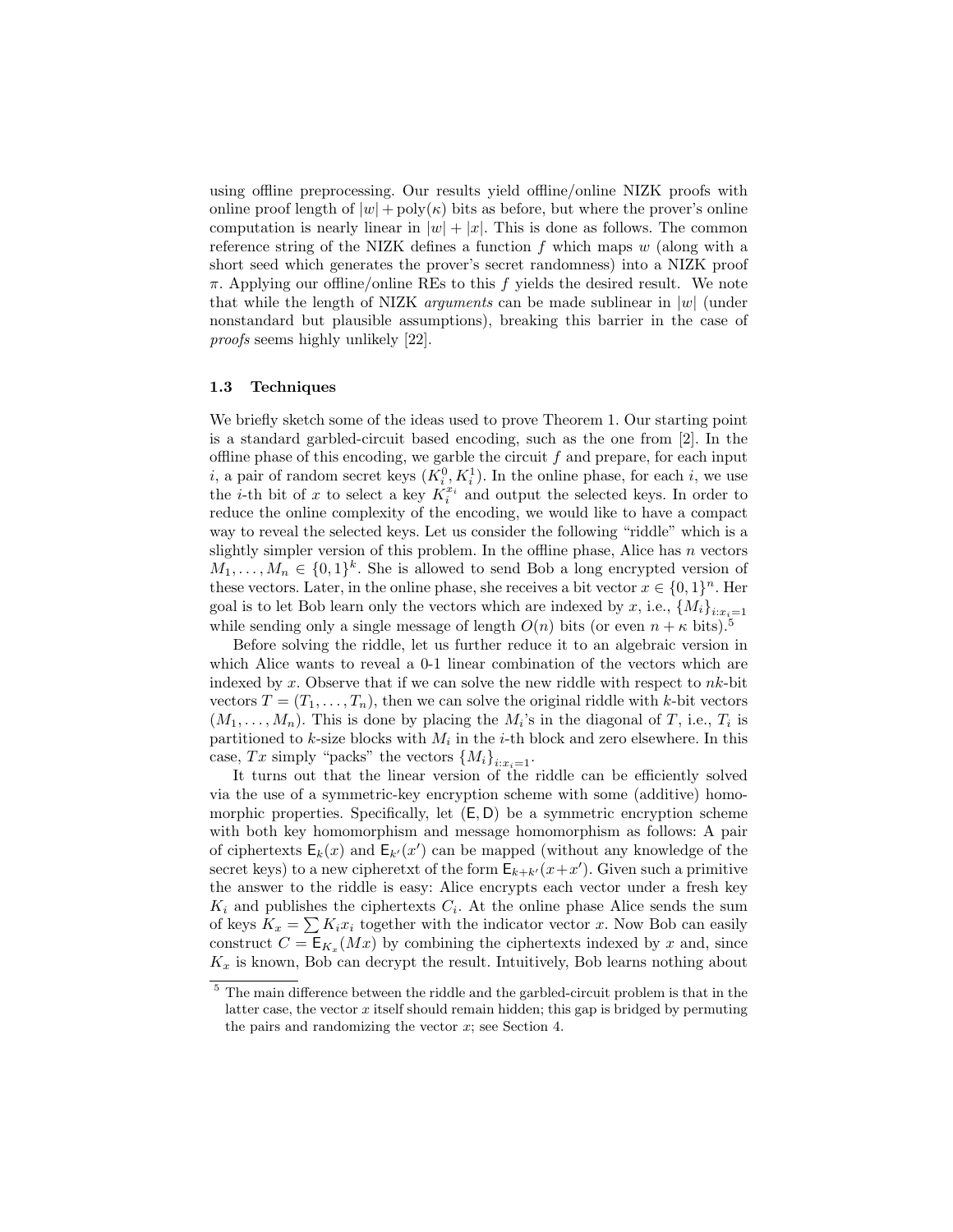a column  $M_i$  which is not indexed by x as the online key  $K_x$  is independent of the  $j$ -th key. Our DDH and LWE based solutions are based on (approximate) implementations of this primitive. (A somewhat different approach is used in the RSA-based construction.)

The arithmetic setting is more challenging. Here, instead of computing the selection function, we should compute an affine function  $Mx + v$  over the integers or over  $\mathbb{Z}_p$ , for some large integer p (not necessarily a prime). While it is possible to solve this via a similar encryption scheme with (stronger) additive homomorphism, there are several technical problems. Typically, all (or most) of the coordinates of x are non-zero and so we should argue that given  $K_x$  the secrecy of the key  $K_i$  was not compromised, despite the fact that  $K_i$  may participate in the linear combination  $K_x$ . This translates to some form of security under Related-Key attacks. In addition, it is harder to achieve homomorphism for integers or over  $\mathbb{Z}_p$  directly, and so one should somehow embed this domain in a larger, less "friendly", message space. Still, it turns out that a variant of this gadget can be implemented based on the LWE assumption. Specifically, we use the following variant of the key-shrinking gadget of [5] (which was originally introduced as a tool for garbling arithmetic circuits). Intuitively, we create a noisy version  $\tilde{M}$  and  $\hat{v}$  of the matrix  $M$  and the vector  $v$ , and then plant them in a random linear space W of a low dimension  $\kappa$  over  $\mathbb{Z}_q$  (where  $q \gg p$ ). The space W is made public. Now every linear combination of  $\hat{M}$  and  $\hat{v}$  lies in W, and so it can be succinctly described by its coefficients with respect to W. In particular, to reveal the output  $Mx+v$ , it suffices for the encoding to reveal the coefficients of its representation  $\tilde{M}x+\hat{v}$ . The security of the construction follows from the LWE assumption.

Concurrent and subsequent works. The recent works [24, 23] gives the first reusable construction of garbled circuits. This implies REs in which a single offline computation can support an arbitrary polynomial number of efficient online computations. The question of optimizing the online rate of reusable garbled circuits remains open. On a different front, improvements in the size of garbled circuits for uniform Turing Machine or RAM computations were recently given in [35, 23]. These lead to REs with succinct offline outputs. Our construction can be applied on top of these constructions, yielding REs with an online output of size  $n+o(n)$ , nearly linear online computation, and offline outputs that are only longer by an additive term of  $O(n^{\epsilon} \cdot T)$  than those in [35, 23], where T is the online computational complexity of the original constructions.

Organization. Section 2 gives the necessary background on randomized encodings. In Section 3, we present several constructions of succinct randomized encodings for a concrete boolean function called the subset function (SF). Later, in Section 4, we use these encodings as a building block and obtain succinct encodings for general boolean functions. In Section 5, we sketch the application of succinct randomized encodings to secure multiparty computation (MPC). Applications related to non-interactive zero-knowledge proofs (NIZK), and verifiable computation (VC) in the preprocessing model are deferred to the full version [6],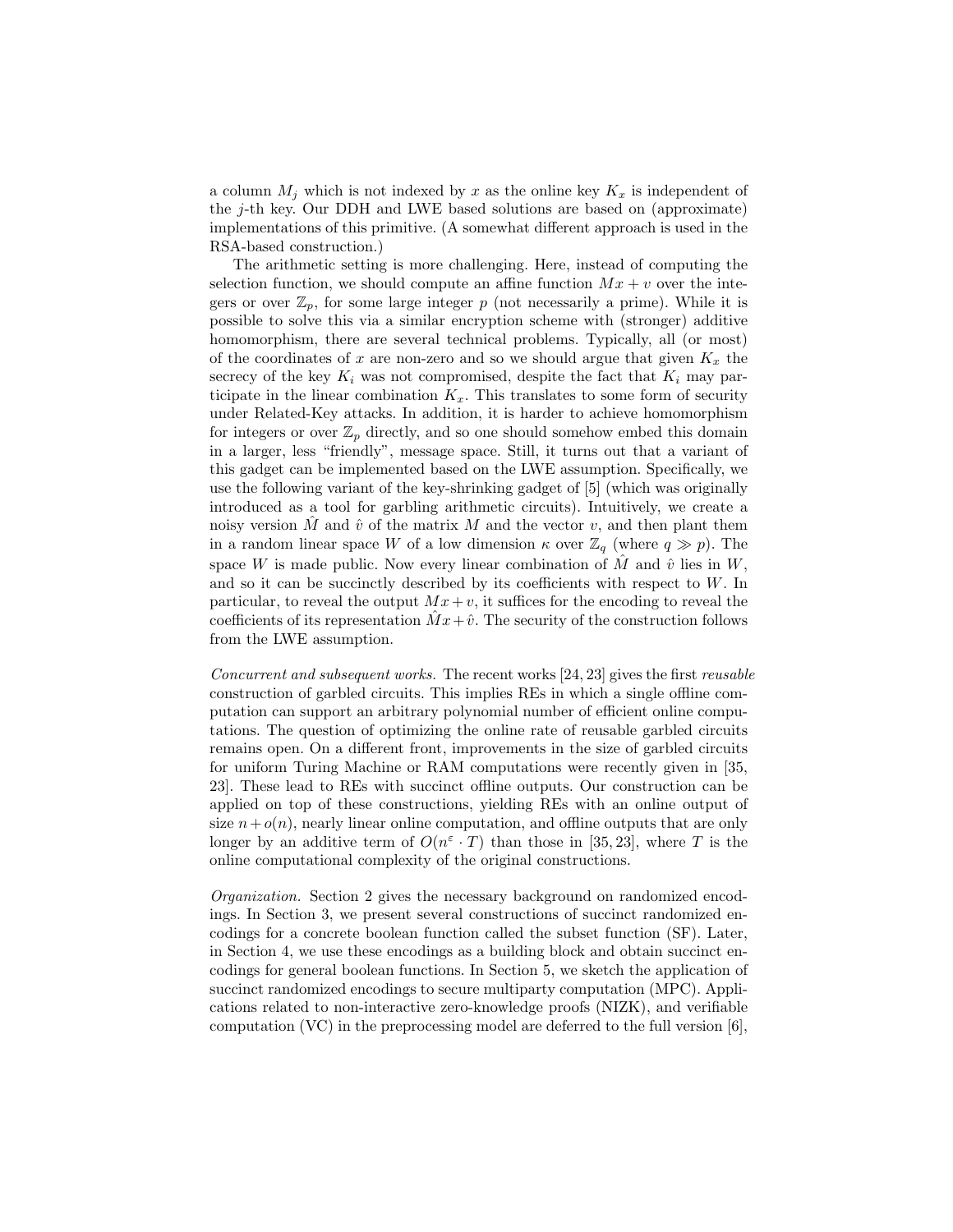which also contains the construction of succinct encoding for arithmetic formulas, some lower bounds and a detailed treatment of the issue of adaptivity.

# 2 Randomized Encoding of Functions

Intuitively, a randomized encoding of a function  $f(x)$  is a randomized mapping  $f(x; r)$  whose output distribution depends only on the output of f. We formalize this intuition via the notion of *computationally-private perfectly-correct* randomized encoding (in short RE) from  $[2]$ . In the following, we assume that  $f$ is defined over  $\mathbb{Z}_p^n$  for some integer p (by default  $p=2$ ), and allow the encoding f be defined over a possibly larger alphabet  $\mathbb{Z}_q^n$  for  $p \leq q$  under the convention that a vector  $x \in \mathbb{Z}_p^n$  can be naturally identified with a vector  $x \in \mathbb{Z}_q^n$ .

**Definition 1 (Randomized Encoding (RE)).** Let  $p = p(n)$ ,  $q = q(n)$  where  $p(n) \leq q(n) \leq 2^{\text{poly}(n)}$  and  $\ell = \ell(n), m = m(n), s = s(n) = \text{poly}(n)$  be integer valued functions. We naturally view  $\mathbb{Z}_p$  as a subset of  $\mathbb{Z}_q$ . Let  $f: \mathbb{Z}_p^n \to \mathbb{Z}_p^\ell$  be an efficiently computable function. We say that an efficiently computable randomized function  $\hat{f} : \mathbb{Z}_q^n \times \{0,1\}^m \to \mathbb{Z}_q^s$  is a perfectly-correct computationallyprivate randomized encoding of  $f$  (in short, RE), if there exist an efficient decoder algorithm Dec and an efficient simulator Sim that satisfy the following conditions:

- Perfect correctness. For every  $x \in \mathbb{Z}_p^n$ ,  $Pr_r[\text{Dec}(1^n, \hat{f}(x; r)) \neq f(x)] = 0$ .
- $(t, \varepsilon)$  privacy. For every sequence  $\{x_n\}_n^r$ , where  $x_n \in \mathbb{Z}_p^n$ , and every  $t(n)$ -size circuit A

$$
\left|\Pr[\mathcal{A}(\hat{f}(x_n; r)) = 1] - \Pr[\mathcal{A}(\mathsf{Sim}(1^n, f(x_n))) = 1]\right| \leq \varepsilon(n).
$$

By default,  $t = n^{\omega(1)}$  and  $\varepsilon = n^{-\omega(1)}$ , *i.e.*, the distributions are computationally indistinguishable *(denoted by*  $\stackrel{\circ}{\equiv}$ ). The encoding is statistically secure if t is unbounded and perfectly secure if, in addition,  $\varepsilon = 0$ .

## Remarks.

- (Security parameter.) The above definition uses n both as an input length parameter and as a cryptographic "security parameter" quantifying computational privacy. When describing our constructions, it will be convenient to use a separate parameter  $\kappa$  for the latter, where computational privacy will be guaranteed as long as  $\kappa \geq n^{\varepsilon}$  for some constant  $\varepsilon > 0$ .
- (Collections) Let  $\mathcal F$  be a collection of functions with an associated representation (by default, a boolean or arithmetic circuit). We say that a class of randomized functions  $\hat{\mathcal{F}}$  is an RE of  $\mathcal F$  if there exists an efficient algorithm (compiler) which gets as an input a function  $f \in \mathcal{F}$  and outputs (in time polynomial in the representation length  $|f|$ ) three circuits ( $\hat{f} \in \hat{\mathcal{F}}$ , Dec, Sim) which form a  $(t = n^{\omega(1)}, \varepsilon = n^{-\omega(1)})$ -RE of f.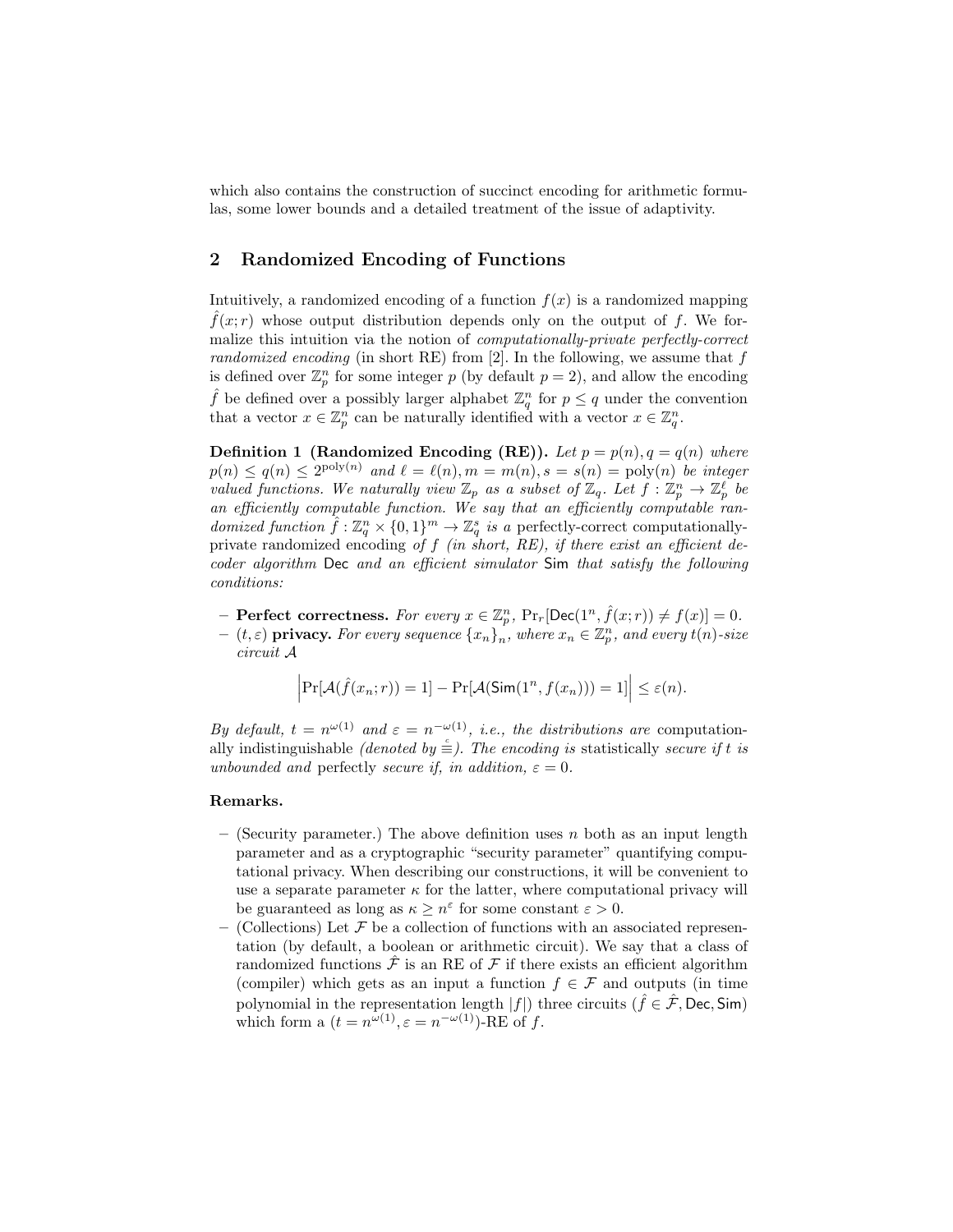#### 2.1 Efficiency Measures

So far the notion of RE can be trivially satisfied by taking  $\hat{f} = f$  and letting the simulator and decoder be the identity functions. To make the definition non-trivial, we should impose some efficiency constraint. In this work, our main measure of efficiency is online complexity.

Online/Offline Complexity. We would like to measure separately the complexity of the outputs of  $\hat{f}$  which depend solely on r (*offline* part) from the ones which depend both on  $x$  and  $r$  (*online* part). Without loss of generality, we assume that  $\hat{f}$  can be written as  $\hat{f}(x; r) = (\hat{f}_{\text{off}}(r), \hat{f}_{\text{on}}(x; r))$ , where  $\hat{f}_{\text{off}}(r)$  does not depend on x at all. The online communication complexity (resp., online computational com*plexity*) of  $\hat{f}$  is the bit-length (resp., the time complexity) of  $f_{\text{on}}(x; r)$ . Similarly, the offline communication complexity (resp., offline computational complexity) of  $\hat{f}$  is the bit-length (resp., the time complexity) of  $\hat{f}_{off}(r)$ . The rate of  $\hat{f}$  is  $\rho$  if the online communication complexity is at most  $\rho$ -times larger than the bit-length  $n \log p$  of the input of the encoded function  $f$ .

Efficient online encodings. Let  $\hat{\mathcal{F}}$  be an encoding of the collection  $\mathcal{F}$ . We say that  $\hat{\mathcal{F}}$  is *online-efficient* if for every function  $f \in \mathcal{F}$ , the online computational complexity of the encoding  $\hat{f}$  is *independent* of the computational complexity (i.e., circuit size) of the encoded function  $f$  (but grows with the bit-length of the input of  $f$ ). The encoding is *online-succinct* (or simply succinct) if, in addition to being online efficient, every  $f \in \mathcal{F}$  is encoded by a  $1 + o(1)$ -rate encoding.

Remark 1 (**Online inputs**). In some applications, it is natural to think of the encoded function f as having online inputs  $x_{\text{on}}$  and offline inputs  $x_{\text{off}}$ . In this case, we measure the online commuincation/computational complexity of the encoding  $\hat{f}$  with respect to the outputs that depend on  $x_{\text{on}}$ . By default, we simply assume that all the input  $x$  is an online input and there is no offline part.

Some of the applications of REs further require some form of algebraic simplicity; this is captured by the notion of affinity.

Affine RE. We say that an encoding  $\hat{f} : \mathbb{Z}_q^n \times \{0,1\}^m \to \mathbb{Z}_q^s$  is an affine randomized encoding  $(ARE)$  if, for every fixing of the randomness r, the online part of the encoding  $f_{\text{on}}(x; r)$  becomes an affine function over the ring  $\mathbb{Z}_q$ , i.e.,  $\hat{f}_{\text{on}}(x; r) = M_r \cdot x + v_r$ , where  $M_r$  (resp.,  $v_r$ ) is a matrix (resp., vector) that depends on the randomness  $r$ . It will sometimes be the case that certain outputs of  $\hat{f}$  are restricted to an interval  $[0, q']$  in  $\mathbb{Z}_q$ . Each such entry will only contribute  $\lceil \log_2 q' \rceil$  towards computing the rate.

Remark 2 ( $ARE$  vs.  $DARE$ ). Previous works considered a stronger form of affinity called *decomposable affine randomized encoding*  $(DARE)$ .<sup>6</sup> Decomposability requires that each output of  $\hat{f}$  depends on a single deterministic input  $x_i$ . Hence, a decomposable affine randomized encoding can be written as

 $6$  In fact, in the conference version of [5] the term ARE was used to denote DARE.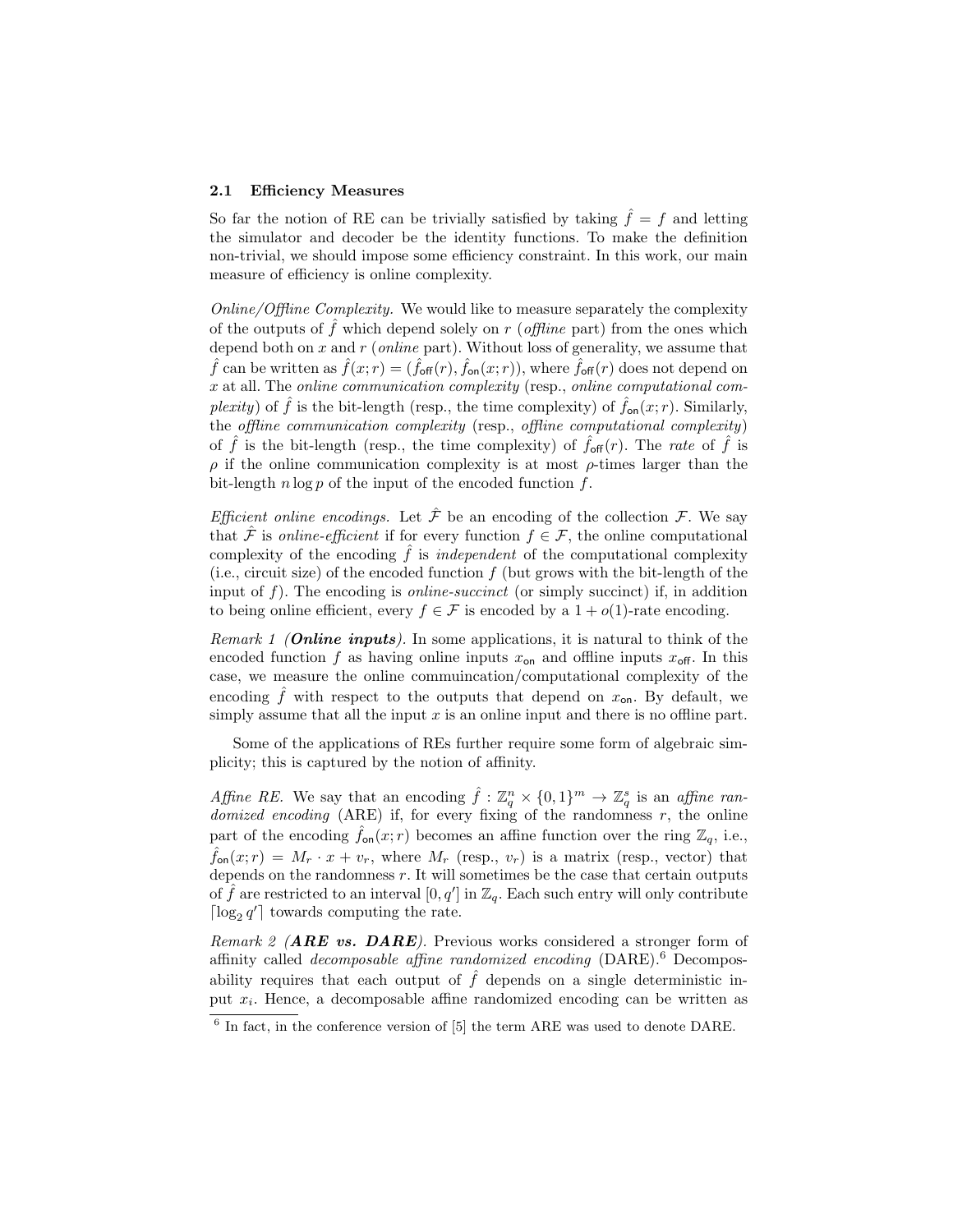$\hat{f}(x;r) = (\hat{f}_{\text{off}}(r), \hat{f}_1(x_1;r), \dots, \hat{f}_n(x_n;r))$  where each function  $\hat{f}_i$  is affine with respect to  $x_i$ . It is known how to convert an ARE to DARE, however, the known transformation introduces a non-constant  $(O(n))$  multiplicative blow-up in the online communication complexity. In the full version, we show that this is inherent and decomposability cannot be achieved with constant rate.

Remark 3 (On Adaptive Security). In the online/offline model, it is natural to ask if the encoding can be adaptively secure, namely, if security holds when the online input  $x$  is chosen based on the offline part of the encoding. In the full version, we show that, in the standard model, adaptively secure REs cannot be online-efficient, let alone have constant rate (assuming the existence of one-way functions). On the other hand, it turns out that this barrier can be bypassed via the use of a (programmable) random oracle.

## 3 Succinct AREs for the Subset Function

In order to succinctly encode boolean circuits, we will need a succinct encoding for the following concrete function  $g$ , called the *Subset Function*. It has length parameter *n* and message size  $\kappa$  and is defined by

$$
g(M, x) = ((M_i)_{i \in x}, x),
$$

where  $M = (M_1, \ldots, M_n) \in (\{0,1\}^{\kappa})^n$  is a vector of n "messages", and  $x \in$  $\{0,1\}^n$  is a selection vector which is viewed as the set  $\{i : x_i = 1\}$ . (The latter convention will be implicit through the whole section.) Our goal is to encode g by an RE of the form  $\hat{g}(M, x; r) = (\hat{g}_{off}(M; r), x, K(x; r))$  where  $K(x; r)$  is of bit-length  $\kappa^c$  for some universal constant c. Security will hold as long as n is bounded by some arbitrary polynomial in  $\kappa$  whose degree may be *independent* of the constant c. We will construct such an encoding based on several assumptions. Specifically, we will show that such an encoding can be based on a special form of symmetric-key encryption with additive homomorphism which, in turn, can be constructed under the DDH assumption or the LWE assumption. In the full version, we also present a direct encoding (which does not go through the additive homomorphism) under the RSA assumption.

#### 3.1 Encoding the Subset Function via Additive Homomorphism

Definition 2 (Additive Homomorphic Encryption (AHE)). An additive homomorphic Encryption is a triple of efficient algorithms (Setup, E, D) for which the following hold:

- **Syntax:** The randomized algorithm Setup takes a length parameter  $1^{\kappa}$  and outputs a string param which specifies four (additive) groups: key-space  $\mathcal{K}$ , message-space  $\mathcal M$ , ciphertext-space C and public randomness space W. We assume that  $\kappa$ -bit strings can be efficiently embedded in M and denote the identity element of  $M$  by  $\boldsymbol{\theta}$ . The input to the encryption and decryption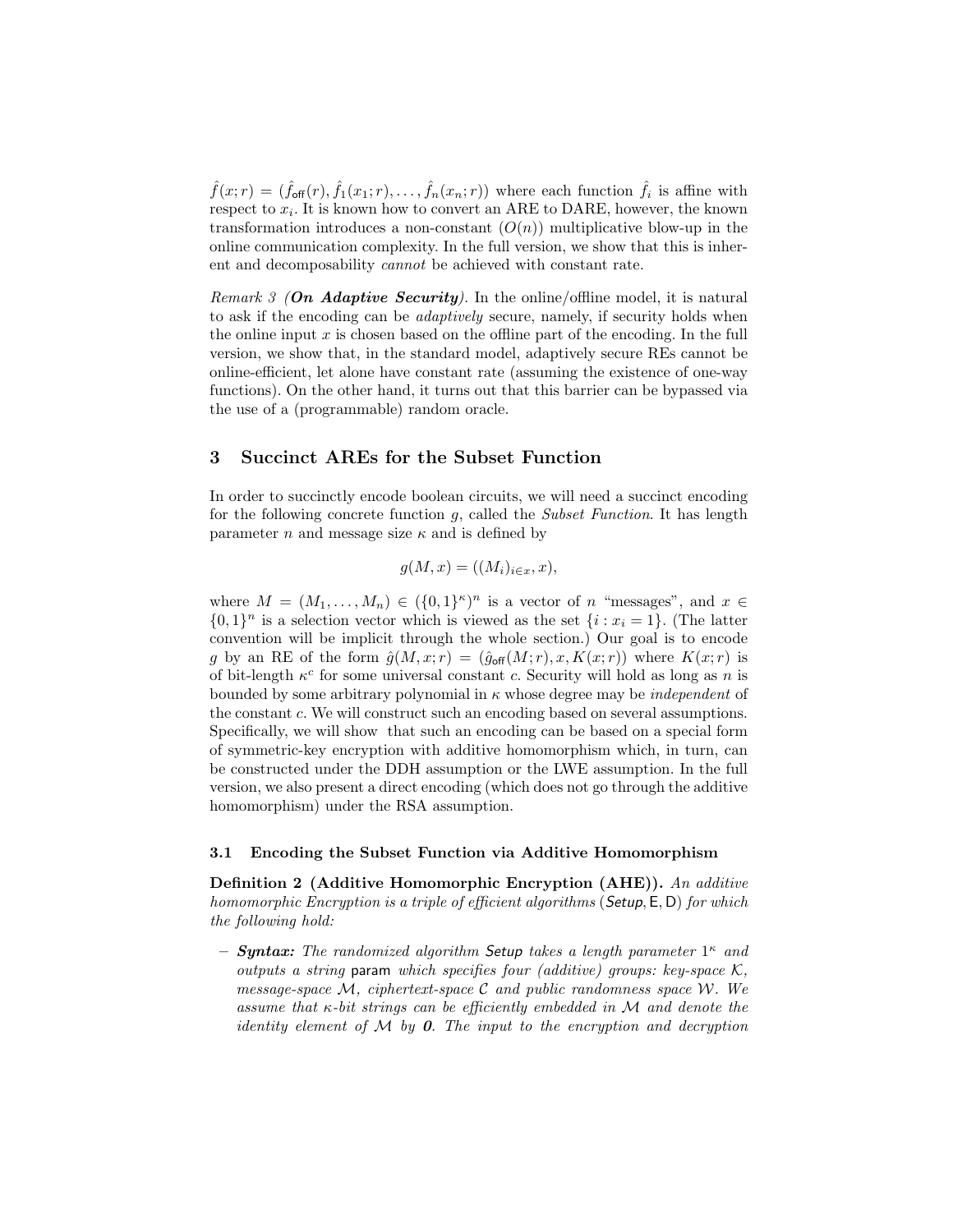algorithms consist of a message/ciphertext, a key K, some private randomness, and some public randomness  $W \stackrel{R}{\leftarrow} \mathcal{W}$  which is selected during the encryption. Both algorithms also depend on the string param. (We make this dependency implicit to simplify notation.)

 $-$  Se $\bm{m}$ antic security: Let para $=\ (\mathcal{K},\mathcal{M},\mathcal{C},\mathcal{W})\ \stackrel{R}{\leftarrow}$  Setup $(1^\kappa).$  For every  $n = \text{poly}(\kappa)$  and every n-tuple of messages  $M_1, \ldots, M_n \in \mathcal{M}$ , we have that

$$
\left(\text{param},(W_i,\mathsf{E}_K(M_i;W_i))_{i\in[n]}\right)\stackrel{\scriptscriptstyle c}{\equiv}\left(\text{param},(W_i,\mathsf{E}_K(\textbf{0};W_i))_{i\in[n]}\right),
$$

where  $W_i \stackrel{R}{\leftarrow} W$ ,  $K \stackrel{R}{\leftarrow} K$ , and indistinguishability is parameterized by  $\kappa$ .

- **Additive Homomorphism:** For every  $n = poly(\kappa)$  and every n-tuple of keys  $K_1, \ldots, K_n \in \mathcal{K}$ , n-tuple of messages  $M_1, \ldots, M_n \in \mathcal{M}$ , and public randomness  $W \in \mathcal{W}$ , we have that

$$
\mathsf{D}_{\sum_i K_i}\left(\sum_i E_{K_i}(M_i; W); W\right) = \sum_i M_i,
$$

where sums are computed over the corresponding groups. In fact, it suffices to have a relaxed form of additive homomorphism which holds in the special case where all messages, except for one, equal to  $0 \in \mathcal{M}$ .

The definition implies that the key size is independent of the homomorphism parameter n. This will be crucial for our applications. As a concrete example of AHE consider the following symmetric-key version of ElGamal encryption. Let  $\mathcal{M} = \mathcal{C} = \mathcal{W}$  equal to a cyclic group G of prime order p and let  $\mathcal{K} = \mathbb{Z}_p$ . Using the standard multiplicative notation, encryption is defined by  $\mathsf{E}_K(M; W) = W^K \cdot M$ and decryption by  $D_K(C;W) = C/W^K$ . It is not hard to show that if the DDH assumption holds in G then the scheme is an AHE with relaxed homomorphism. (More details about this implementation, as well as a description of an analogous implementation under LWE appear in the full version.) We show how to encode the subset function  $g(M, x)$  with length n and message size  $\kappa$  based on AHE.

**Lemma 1.** Assume that AHE exists. Then the Subset Function  $g(M, x)$ , where  $M \in (\{0,1\}^{\kappa})^n, x \in \{0,1\}^n$ , has an encoding

$$
\hat{g}(M,x;r) = (\hat{g}_{\text{off}}(M;r),x,\sum_{i \in x} K_i(r)),
$$

where  $\hat{g}_{off}$  outputs  $O(n^2)$  ciphertexts in C, the functions  $K_i$  output an element in  $K$ , and the sum is computed over the key-space  $K$ .

*Proof.* At the offline phase, we invoke  $\mathsf{Setup}(1^\kappa)$  and obtain a specification param of K, M, C and W. We encode each entry of the offline input  $M = (M_1, \ldots, M_n)$ by an element of  $\mathcal{M}$ , and from now on identify  $M_i$  with its encoding. We define a diagonal  $n \times n$  matrix  $\{M_{i,j}\}\$  whose diagonal equals to the message vector M, i.e.,  $M_{i,i} = M_i, \forall i \in [n]$  and  $M_{i,j} = \mathbf{0}, \forall i \neq j$ . Next, we select a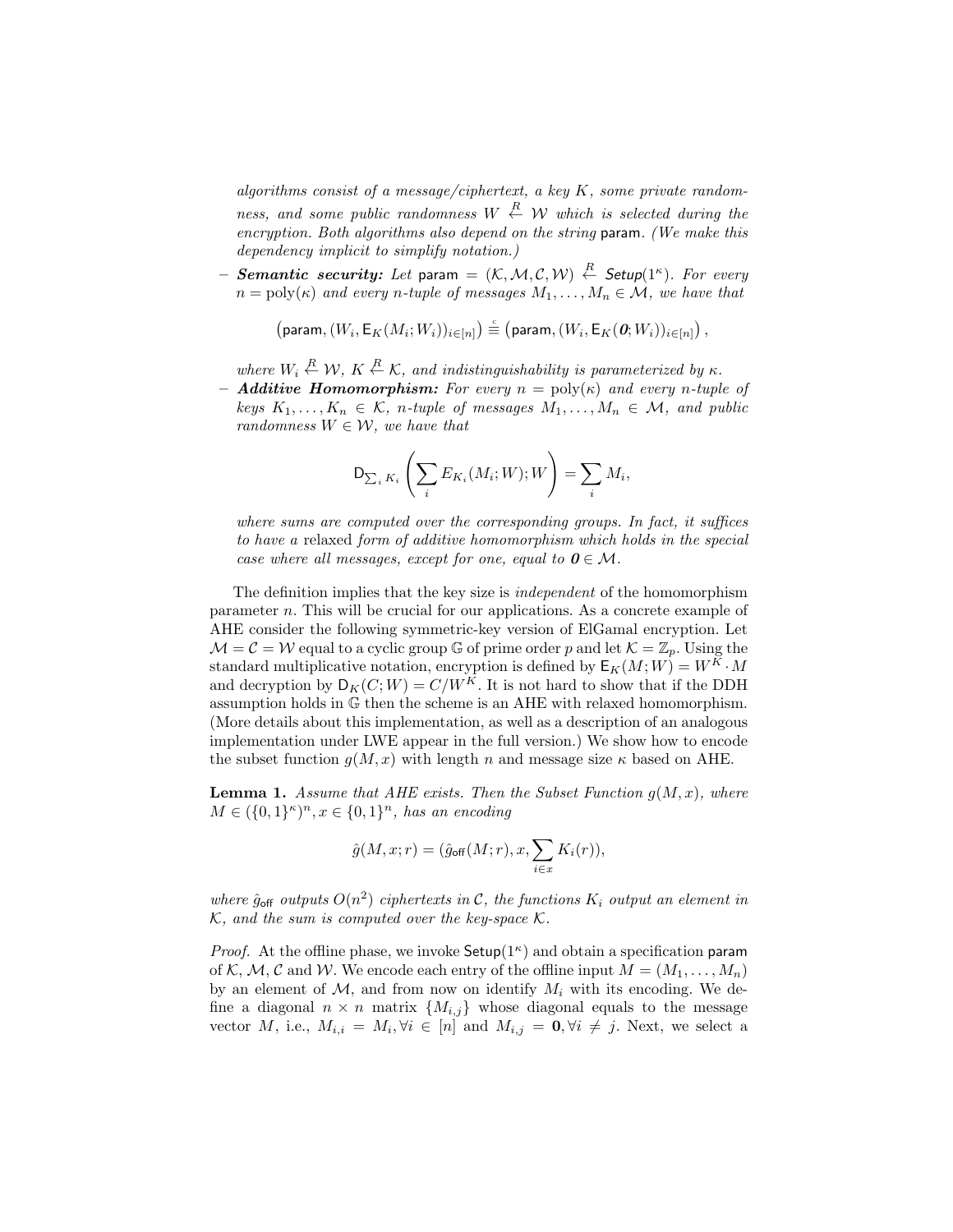tuple of public random elements  $W = (W_1, \ldots, W_n) \stackrel{R}{\leftarrow} \mathcal{W}^n$ , a tuple of random keys  $K = (K_1, \ldots, K_n) \stackrel{R}{\leftarrow} \mathcal{K}^n$  and compute a matrix of "ciphertexts"  $C = (C_{i,j}) \in C^{n \times n}$ , where  $C_{i,j} = \mathsf{E}_{K_i}(M_{i,j}; W_j)$ . The output of  $\hat{g}_{off}$  consists of the tuple (param,  $W, C$ ) and the online part  $\hat{g}_{\text{on}}$  consists of the pair  $(x, K_x = \sum_{i \in x} K_i).$ 

**Decoding.** Given (param,  $W, C, x, K_x$ ), we decode  $(M_i)_{i \in x}$  by exploiting the homomorphism property of the above encryption. Namely, for each  $j \in x$  we compute

$$
Y_j = \sum_{i \in x} C_{i,j} = \sum_{i \in x} \mathsf{E}_{K_i}(M_{i,j}; W_j),
$$

and output the value  $D_{K_x}(Y_j; W_j)$ .

**Simulation.** For  $\ell = 0, \ldots, n$  define the hybrid  $H_{\ell}(M, x)$  exactly as in  $\hat{g}$ except that

$$
M_{i,i} = \begin{cases} M_i & \text{if } i < \ell \text{ or } i \in x, \\ \mathbf{0} & \text{otherwise} \end{cases}
$$

The first hybrid  $H_0$  can be sampled based on  $((M_i)_{i\in\mathcal{X}}, x)$ , and so it is being used as the simulator. The last hybrid  $H_n$  corresponds to the distribution of the encoding  $\hat{g}$ . Hence, by a standard argument, it suffices to show that each pair of neighboring hybrids is computationally indistinguishable. Assume, towards a contradiction, that A distinguishes the hybrid  $H_{\ell-1}$  from  $H_{\ell}$ with non-negligible advantage  $\delta$ . Observe that in this case  $x_{\ell} = 0$ , as otherwise the two hybrids are identically distributed. We construct a new adversary  $\beta$  that breaks the semantic security of the scheme. Given a challenge (param,  $w, c$ ) where param  $\stackrel{R}{\leftarrow}$  Setup $(1^{\kappa})$  and  $w~=~(w_1, \ldots, w_n)~\stackrel{R}{\leftarrow}~\mathcal{W}^n,$  the adversary B distinguishes between  $c \stackrel{R}{\leftarrow} (\mathsf{E}_K(0; w_1), \ldots, \mathsf{E}_K(0; w_n))$  and  $c \stackrel{R}{\leftarrow}$  $(E_K(0; w_1), \ldots, E_K(M_\ell; w_\ell), \ldots, E_K(0; w_n)))$  as follows. Use param to compute the hybrid  $H_{\ell-1}$  where the public randomness  $W_1, \ldots, W_n$  is set to w, and the  $\ell$ -th row of the ciphertext matrix C takes the value c. It is not hard to verify that the resulting distribution is identical to  $H_{\ell-1}$  if  $c \stackrel{R}{\leftarrow} (\mathsf{E}_K(\mathbf{0}; w_1), \dots, \mathsf{E}_K(\mathbf{0}; w_n)),$ and to  $H_{\ell}$  if  $c \stackrel{R}{\leftarrow} (\mathsf{E}_K(0; w_1), \ldots, \mathsf{E}_K(M_{\ell}; w_{\ell}), \ldots, \mathsf{E}_K(0; w_n)))$ , and the claim  $\Box$  follows.

Complexity. To encode the online part, one has to compute n additions (over the key space) and send  $x$  together with a single key element. The cost of the offline part is  $n^2$  encryptions/ciphertexts. One can obtain a smooth tradeoff between the offline part and the online part by partitioning the inputs to blocks (see full version). Also note that decoding costs  $n^2$  additions over the key space (which can be reduced via the previous optimization) and  $n$  decryption operations. Finally, we mention that in our RSA-based solution the offline complexity is only linear in n but quadratic in  $\kappa$ . (The latter can be improved assuming subexponential hardness of RSA.)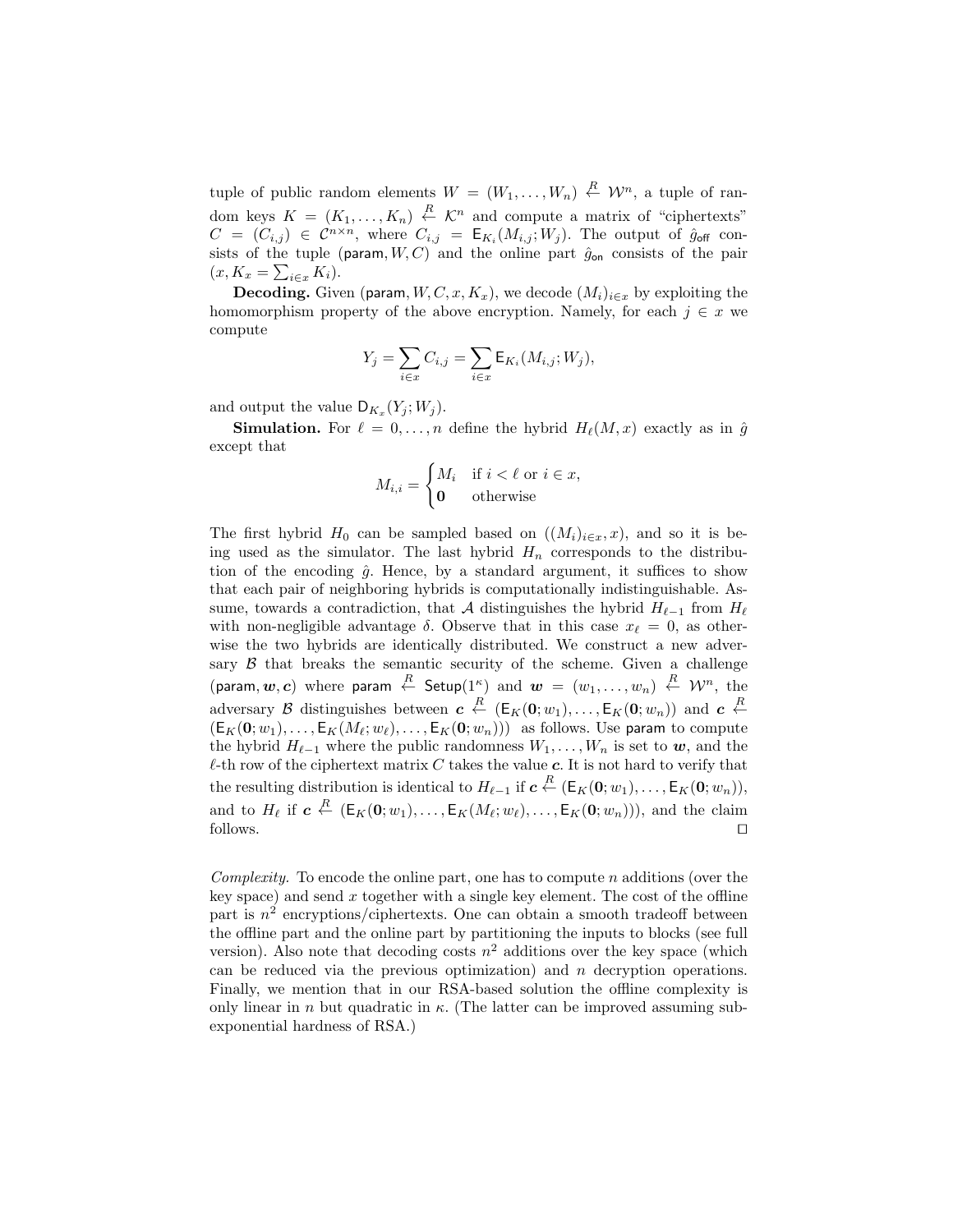# 4 Succinct AREs for Boolean Circuits

In this section, we will encode any efficiently computable function via a succinct encoding. We begin by showing that if  $F: \{0,1\}^n \to \{0,1\}^{\ell}$  has a decomposable affine randomized encoding (DARE) then it also has a succinct encoding. In the following, let  $\kappa$  be a security parameter which is polynomially related to n, i.e.,  $\kappa = n^{\delta}$  for some fixed  $\delta > 0$ . We will employ a succinct encoding for the subset function  $g(M, \hat{x})$  with length  $N = 2n$  and message size  $\kappa$ . We will also make use of the following simple observation: if a  $\kappa \times 2n$  matrix M is composed of n pairs of columns  $(M_{2i-1}|M_{2i}) = (v_i^0, v_i^1)_{i \in [n]}$ , then for any  $x \in \{0, 1\}^n$  the sub-matrix  $(v_i^{x_i})_{i \in [n]}$  can be written as  $(M_i)_{i \in [n]}(x)$ , where  $pad(x)$  maps an *n*-bit vector x to the 2n-bit vector  $(1-x_1, x_1, \ldots, 1-x_n, x_n)$ , and  $i \in \text{pad}(x)$  if  $\text{pad}(x)_i = 1$ .

**Lemma 2.** Let  $F : \{0,1\}^n \rightarrow \{0,1\}^{\ell}$  be an efficiently computable function having a decomposable ARE  $f(x; \rho) = (f_{\text{off}}(\rho), f_1(x_1; \rho), \ldots, f_n(x_n; \rho)),$  where the output length of each  $f_i$  is  $\kappa$  bits. Also, assume that the subset function  $g(M, \hat{x})$  with length 2n and message size  $\kappa$  has an RE of the form  $\hat{g}(M, \hat{x}; r) =$  $(\hat{g}_{off}(M; r), \hat{x}, K(\hat{x}; r))$ . Then, F is encoded by the randomized function

$$
\hat{F}(x; \rho, s, r) = (f_{\text{off}}(\rho), \hat{g}_{\text{off}}(M; r), x \oplus s, K(\text{pad}(x \oplus s); r)),
$$

where

$$
M = (f_1(s_1; \rho) | f_1(s_1 \oplus 1; \rho) | \cdots | f_n(s_n; \rho) | f_n(s_n \oplus 1; \rho) ) \in \{0, 1\}^{\kappa \times 2n}.
$$

*Proof.* It will be useful to start by encoding the *n*-wise one-out-of-two selection function H which maps an online input  $x \in \{0,1\}^n$  and an offline matrix of pairs  $V = (v_1^0 | v_1^1 | \dots | v_n^0 | v_n^1) \in \{0,1\}^{\kappa \times 2n}$  to the tuple  $(v_i^{x_i})_{i \in [n]}$ . Observe that the output of  $H$  is essentially the value of the subset function  $g$  applied to the matrix V and the vector  $pad(x) \in \{0,1\}^{2n}$ , except that H hides x whereas g reveals it. Nevertheless one can easily randomize  $x$  and then employ the subset function. Specifically, select a random mask  $s \stackrel{R}{\leftarrow} \{0,1\}^n$ , let  $\hat{x} \in \{0,1\}^{2n}$  be the vector  $\text{pad}(x \oplus s)$ , and construct the  $\kappa \times 2n$  matrix  $M = (v_1^{s_1}|v_1^{s_1 \oplus 1}| \dots |v_n^{s_n}|v_n^{s_n \oplus 1})$ . It is not hard to show that the randomized mapping  $h(V, x; s) \mapsto g(M, \hat{x})$  is an encoding of H. Indeed, the output distribution of  $g(M, \hat{x})$  consists of the matrix  $(M_i)_{i \in \hat{x}}$  and the vector  $\hat{x}$  — the former simply equals to  $(v_i^{x_i})_{i \in [n]}$  and the latter is just a sequence of n pairs of a random bit and its complement.

Next, let us view h as a deterministic function of  $V, x$  and s. Since h can be written as  $g(M_{V,s}, \hat{x}_{x,s})$ , we can encode h by the mapping  $\hat{g}(M_{V,s}, \hat{x}_{x,s}; r)$ . It is not hard to show that the latter encoding also encodes H. Overall, our encoding for  $H(V, x)$  is defined as follows:

$$
(V, x; s, r) \mapsto (\hat{g}_{\text{off}}(M_{V, s}; r), \text{pad}(x \oplus s), K(\text{pad}(x \oplus s); r)).
$$

To improve the online complexity, we replace the redundant value pad( $x \oplus s$ ), which is sent in the clear, with  $x \oplus s$ .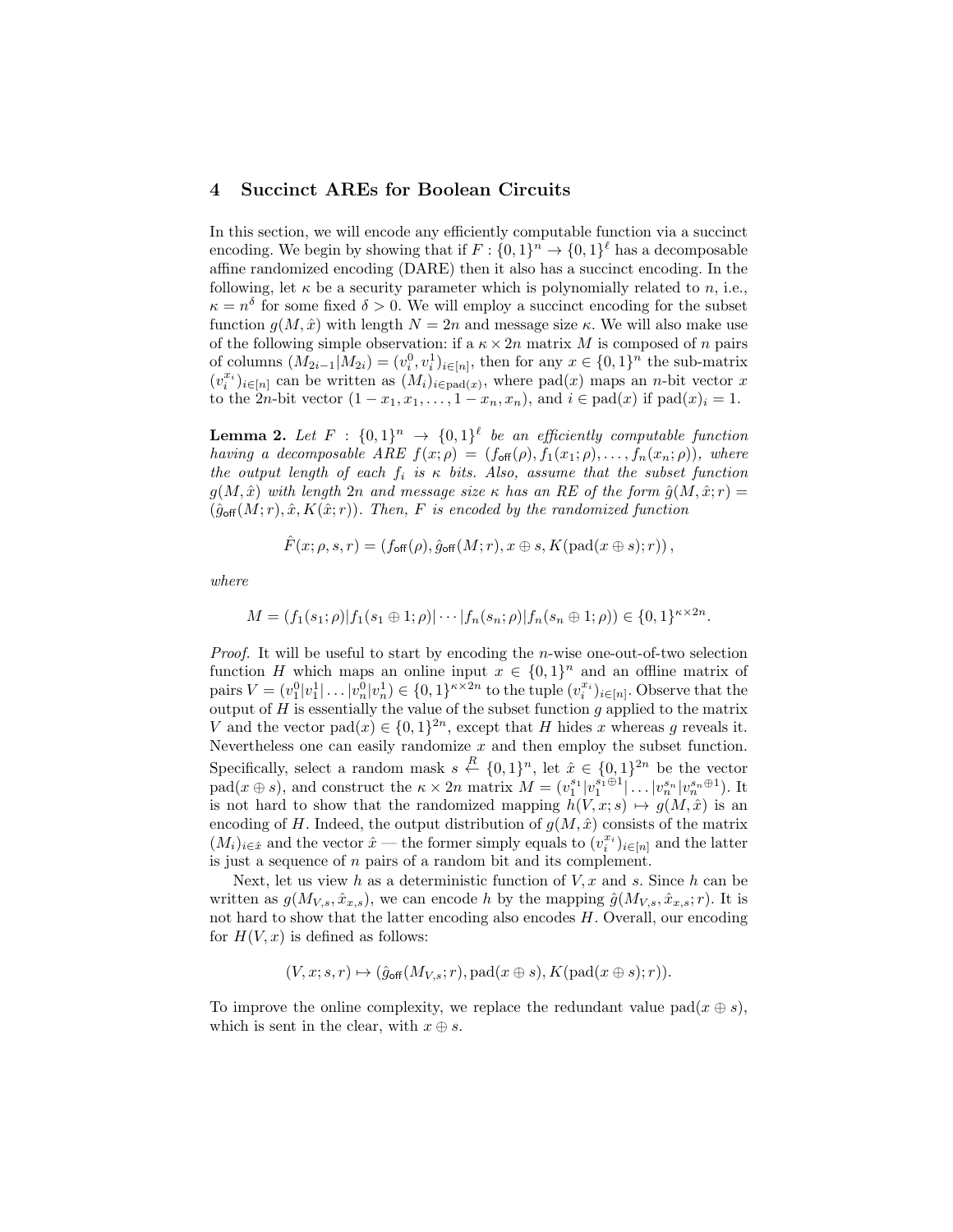We can now prove the lemma. Let us view  $\rho$  as a deterministic input and encode the deterministic function  $f(x, \rho)$ . Since f is decomposable, we can write it as

$$
(f_{\text{off}}(\rho), H(V_{\rho}, x)), \text{ where } V_{\rho} = (f_1(0; \rho), \dots, |f_n(0; \rho)|f_1(1; \rho), \dots, |f_n(1; \rho))
$$

and  $H$  is the *n*-wise one-out-of-two selection function. Using appropriate substitution and concatenation lemmas (see full version), it can be shown that  $f$  is encoded by  $(f_{\text{off}}(\rho), \hat{h}(V, x; s, r))$ , where  $\hat{h}$  encodes H. Plugging in our (improved) encoding of  $H$ , we obtain an encoding of the form

$$
\hat{f}(x,\rho;s,r)=(f_{\text{off}}(\rho),\hat{g}_{\text{off}}(M_{s,\rho};r),x\oplus s,K(\text{pad}(x\oplus s);r)).
$$

Finally, a similar (composition) argument shows that the function  $\hat{f}(x; \rho, s, r)$ encodes  $F(x)$  and the lemma follows.

It follows that F has an encoding with online complexity of  $n + \mathsf{Len}(K)$ , online computational complexity of  $O(n + \text{Comp}(K))$ , and offline computational complexity of  $\textsf{Comp}(f_{\textsf{off}}) + \textsf{Comp}(\hat{g}_{\textsf{off}})$ , where  $\textsf{Comp}(\cdot)$  and  $\textsf{Len}(\cdot)$  measure the computational complexity (circuit size), and the output length (in bits) of a given function. Furthermore, observe that for every fixed randomness s each bit of the term pad( $x \oplus s$ ) can be written as  $x_i$  or as  $1-x_i$  and so if  $K(\hat{x}; r)$  is affine (over some ring) then so is  $\hat{F}_{\text{on}}$ .

In [2] it is shown that, assuming the existence of one-way functions, any efficiently computable function  $F(x)$  can be encoded by a decomposable ARE  $f(x; \rho) = (f_{\text{off}}(\rho), f_1(x_1; \rho), \dots, f_n(x_n; \rho)),$  where the output length of the  $f_i$ 's is  $\kappa$  bits, and the computational complexity of  $f_{\text{off}}$  is  $\kappa \cdot \text{Comp}(f)$ . Combining this with Lemma 2 and our encodings for the Subset Function, we derive succinct encodings for general boolean functions. By using an optimized version of Lemma 1 (which encodes the subset function in blocks), we can do this while keeping the online computational complexity asymptotically "almost linear", as in the following theorem whose proof is deferred to the full version.

Theorem 2 (Theorem 1 restated). Assume that the DDH assumption, or LWE assumption or the RSA assumption holds. Let  $\varepsilon > 0$  be an arbitrary constant. Then, every efficiently computable function  $F: \{0,1\}^n \rightarrow \{0,1\}^{\ell(n)}$  has an encoding  $\hat{F}$  with online communication of  $n + o(n)$ , online computational complexity of  $O(n^{1+\epsilon})$ , and offline computational/communication complexity of  $O(n^{\varepsilon} \textsf{Comp}(F))$ . Furthermore, in the case of LWE and DDH the encoding is affine.

## 5 MPC with Optimal Online Communication

In this section, we sketch the application of succinct randomized encodings to secure multiparty computation (MPC) in the preprocessing model. We start with the two-party case, and later generalize to the multiparty case. For concreteness, we focus on distributing the DDH-based encoding obtained by combining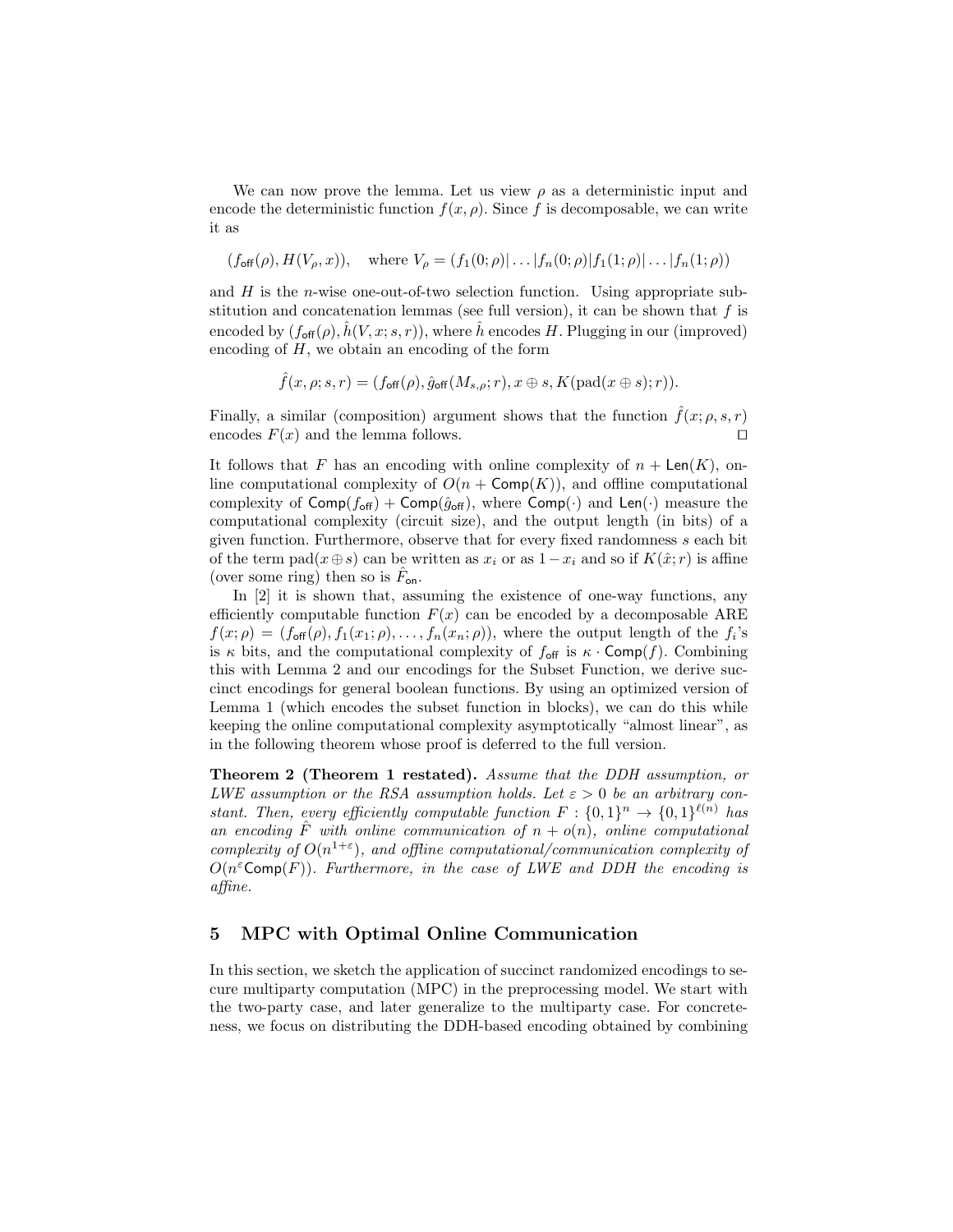Lemmas 1 and 2 with the DDH-based AHE. Similar protocols can be obtained based on any succinct Affine RE. We do not know how to get similar results from general (non-affine) succinct REs.

Let F be a deterministic two-party functionality which takes an input  $a \in$  $\{0,1\}^{n_a}$  from Alice and an input  $b \in \{0,1\}^{n_b}$  from Bob, and delivers an output c to Alice.<sup>7</sup> The DDH-based encoding of  $F$  can be written as

$$
\hat{F}(a,b;R) = (\hat{F}_{\text{off}}(R),\ a \oplus r^a,\ b \oplus r^b,\ \sum_{i=1}^{n_a} K^A_{i,a_i \oplus r^a_i} + \sum_{i=1}^{n_b} K^B_{i,b_i \oplus r^b_i} \mod p),
$$

where the "masks"  $r^a \in \{0,1\}^{n_a}$ ,  $r^b \in \{0,1\}^{n_b}$ , and the "keys"  $K_{i,\sigma}^A, K_{i,\sigma}^B \in \mathbb{Z}_p$ are random and independent of a, b (these values are given as part of  $R$ ).

In the semi-honest model, the protocol is straightforward. In the offline phase, a trusted party samples R and sends the value  $\tilde{F}_{\text{off}}(R)$  together with the mask  $r^a$  to Alice, and the mask  $r^b$  along with the  $2n_a + 2n_b$  keys  $K_{i,\sigma}^A, K_{i,\sigma}^B$  to Bob. (Of course, in the real world, this step is implemented via the use of any offthe-shelf secure two-party protocol.) In the online phase, Alice sends to Bob  $a \oplus r^a$  and Bob replies with  $b \oplus r^b$  and  $\sum_{i=1}^{n_a} K^A_{i, a_i \oplus r_i^a} + \sum_{i=1}^{n_b} K^B_{i, b_i \oplus r_i^b}$  mod p. Alice computes the output using the decoder of  $\hat{F}$ . Note that the view of Bob is completely random, whereas the view of Alice contains the output of  $F$  which can be simulated given  $F(a, b)$ . This proves the following:

Theorem 3. Suppose that the DDH assumption holds in a prime order group of size  $p = p(\kappa)$ . Let  $F(a, b)$  be a polynomial-time computable functionality which delivers its output to Alice. Assume trusted preprocessing which does not depend on the inputs. Then, F can be securely realized in the semi-honest model by a protocol in which Alice sends a message of length |a| and Bob sends a message of length  $|b| + \lceil \log p \rceil$ , independently of the length of the output or the complexity of  $F$ .

In the full version [6], we describe an efficient extension of this protocol to the malicious model and to the multiparty model, and discuss the issue of adaptive security. Applications related to NIZKs and verifiable computation are also deferred to the full version.

Acknowledgements. The first author was supported by Alon Fellowship, ISF grant 1155/11, Israel Ministry of Science and Technology (grant 3-9094), and GIF grant 1152/2011. The second author was supported by the European Research Council as part of the ERC project CaC (grant 259426). The third author was supported by ISF grant 1361/10 and BSF grant 2008411. The fourth author was supported by NSF grants CNS-0915361 and CNS-0952692, AFOSR Grant No: FA9550-08-1-0352, DARPA through the U.S. Office of Naval Research under Contract N00014-11-1-0382, DARPA N11AP20006, Google Faculty Research award, the Alfred P. Sloan Fellowship, and Microsoft Faculty Fellowship, and

<sup>7</sup> The case of general two-party functionalities reduces to this case via a standard reduction, cf. [21].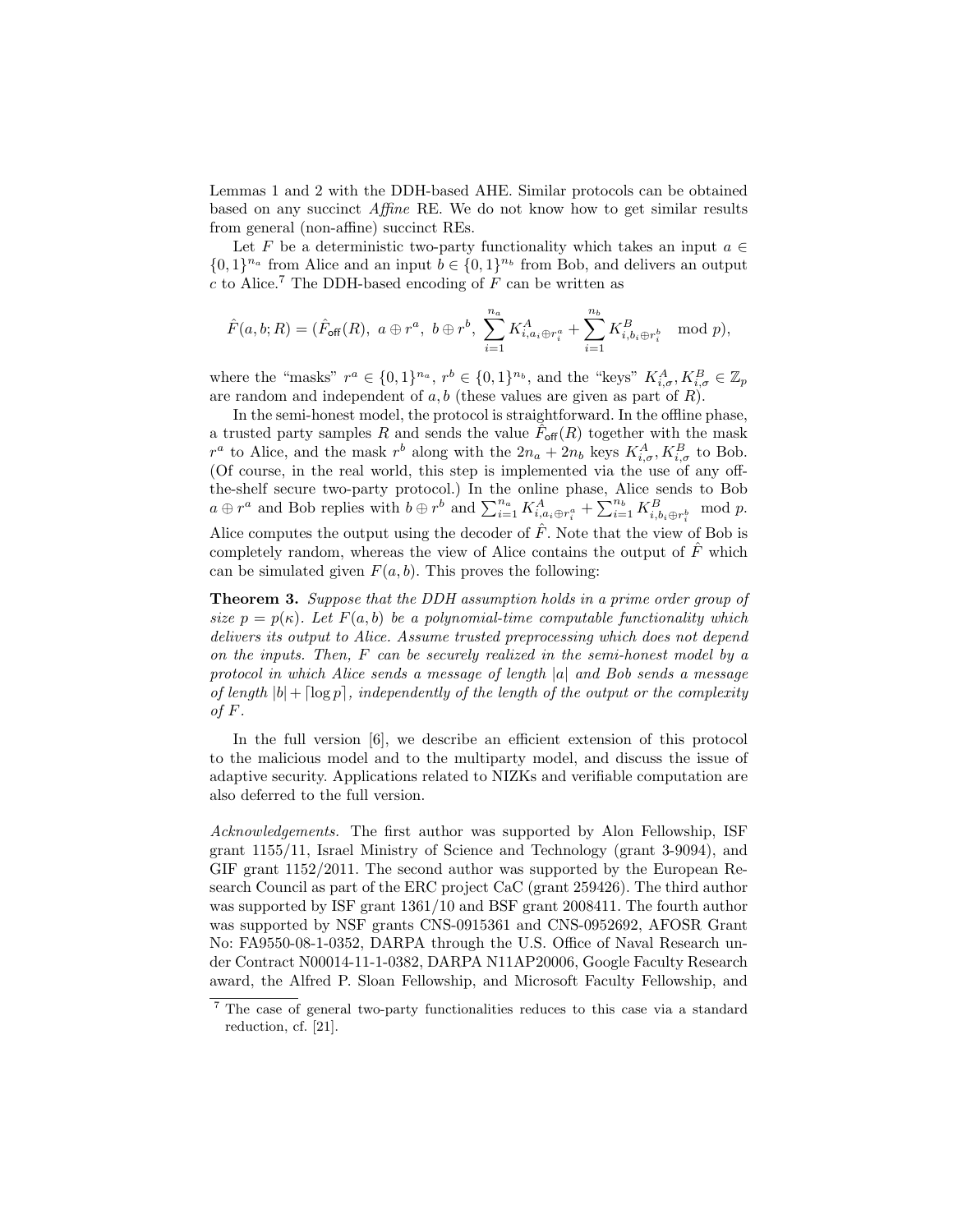Packard Foundation Fellowship. Any opinions, findings, and conclusions or recommendations expressed in this material are those of the author(s) and do not necessarily reflect the views of the Department of Defense or the U.S. Government.

# References

- 1. B. Applebaum. Key-dependent message security: Generic amplification and completeness theorems. In EUROCRYPT, 2011.
- 2. B. Applebaum, Y. Ishai, and E. Kushilevitz. Computationally private randomizing polynomials and their applications. Computational Complexity, 15(2):115–162, 2006.
- 3. B. Applebaum, Y. Ishai, and E. Kushilevitz. Cryptography in  $NC^0$ . SIAM J. Comput., 36(4):845–888, 2006.
- 4. B. Applebaum, Y. Ishai, and E. Kushilevitz. From secrecy to soundness: Efficient verification via secure computation. In  $ICALP$  (1), pages 152–163, 2010.
- 5. B. Applebaum, Y. Ishai, and E. Kushilevitz. How to garble arithmetic circuits. In FOCS, pages 120–129, 2011.
- 6. B. Applebaum, Y. Ishai, E. Kushilevitz, and B. Waters. Encoding functions with constant online rate or how to compress garbled circuits keys. Cryptology ePrint Archive, Report 2012/693, 2012. http://eprint.iacr.org/.
- 7. B. Barak, I. Haitner, D. Hofheinz, and Y. Ishai. Bounded key-dependent message security. In *EUROCRYPT*, pages 423-444, 2010.
- 8. D. Beaver. Precomputing oblivious transfer. In CRYPTO, 1995.
- 9. M. Bellare, V. T. Hoang, and P. Rogaway. Adaptively secure garbling with applications to one-time programs and secure outsourcing. In ASIACRYPT, pages 134–153, 2012. Full version: http://eprint.iacr.org/2012/564.
- 10. M. Bellare, V. T. Hoang, and P. Rogaway. Foundations of garbled circuits. In ACM Conference on Computer and Communications Security, pages 784–796, 2012. Full version: http://eprint.iacr.org/2012/265.
- 11. R. Bendlin, I. Damgård, C. Orlandi, and S. Zakarias. Semi-homomorphic encryption and multiparty computation. In EUROCRYPT, 2011.
- 12. D. Boneh, A. Sahai, and B. Waters. Functional encryption: Definitions and challenges. In TCC, 2011.
- 13. C. Cachin, J. Camenisch, J. Kilian, and J. M¨uller. One-round secure computation and secure autonomous mobile agents. In ICALP, pages 512–523, 2000.
- 14. K.-M. Chung, Y. T. Kalai, and S. P. Vadhan. Improved delegation of computation using fully homomorphic encryption. In CRYPTO, 2010.
- 15. I. Damgard, V. Pastro, N. Smart, and S. Zakarias. Multiparty computation from somewhat homomorphic encryption. Cryptology ePrint Archive, Report 2011/535, 2011. http://eprint.iacr.org/.
- 16. B. Dubrov and Y. Ishai. On the randomness complexity of efficient sampling. In STOC, pages 711–720, 2006.
- 17. S. Even, O. Goldreich, and S. Micali. On-line/off-line digital signatures. J. Cryptology, 9, 1996.
- 18. U. Feige, J. Kilian, and M. Naor. A minimal model for secure computation. In STOC, 1994.
- 19. R. Gennaro, C. Gentry, and B. Parno. Non-interactive verifiable computing: Outsourcing computation to untrusted workers. In CRYPTO, pages 465–482, 2010.